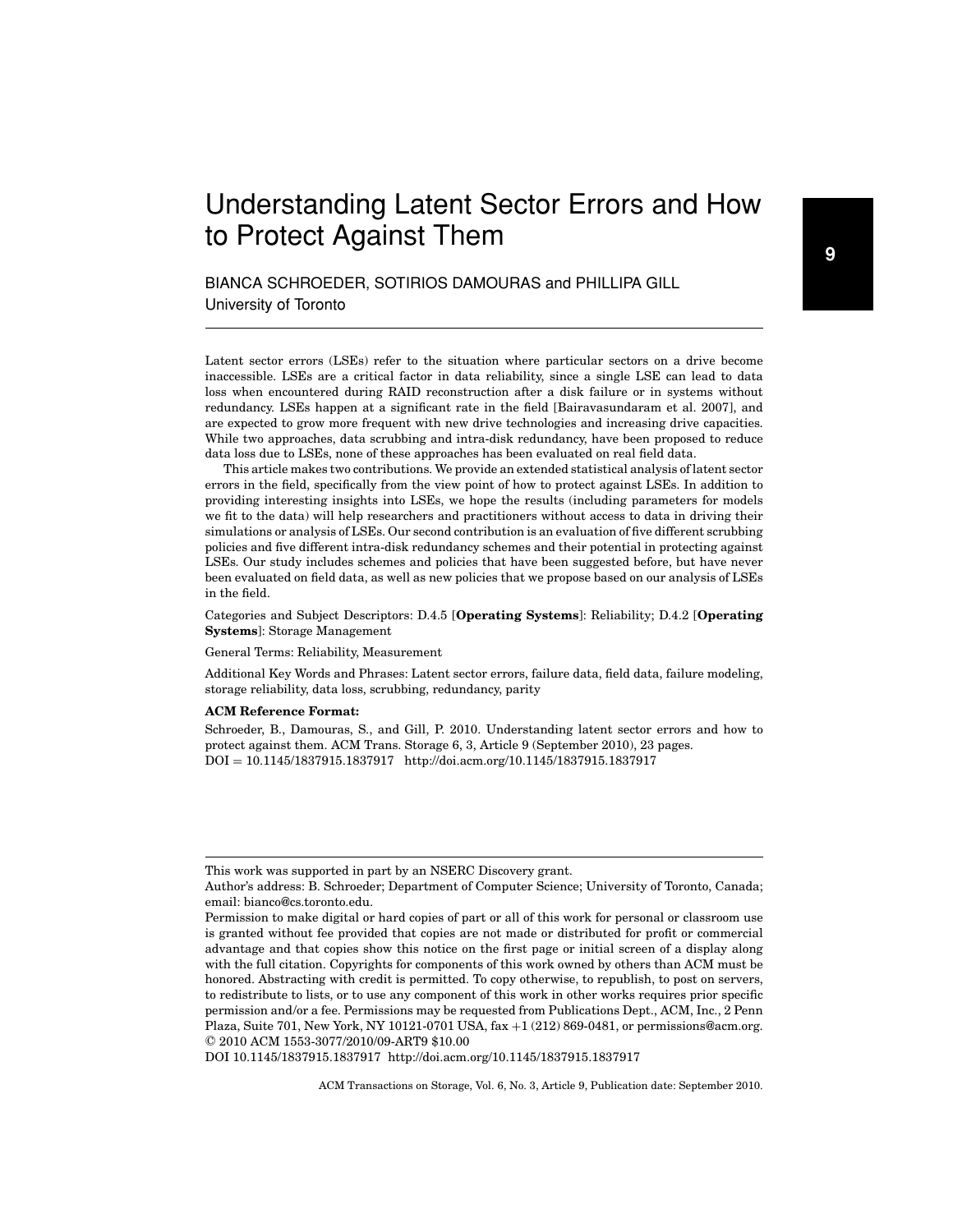#### 9:2 • B. Schroeder et al.

#### 1. MOTIVATION

Over the past decades many techniques have been proposed to protect against data loss due to hard disk failures [Blaum et al. 1994; Corbett et al. 2004; Patterson et al. 1988; Plank 2008; Hafner 2006; Hafner 2005; Wylie and Swaminathan 2007]. While early work focused on total disk failures, new drive technologies and increasing capacities have led to new failure modes. A particular concern are *latent sector errors (LSEs)*, where individual sectors on a drive become unavailable. LSEs are caused, for example, by write errors (such as a high-fly write) or by media imperfections, like scratches or smeared soft particles.

There are several reasons for the recent shift of attention to LSEs as a critical factor in data reliability. First and most importantly, a single LSE can cause data loss when encountered during RAID reconstruction after a disk failure. Second, with multiterabyte drives using perpendicular recording hitting the markets, the frequency of LSEs is expected to increase, due to higher areal densities, narrower track widths, lower flying heads, and susceptibility to scratching by softer particle contaminants [Elerath 2009]. Finally, LSEs are a particularly insidious failure mode, since these errors are not detected until the affected sector is accessed.

The mechanism most commonly used to protect against LSEs is a background scrubber [Schwarz et al. 2004; Baker et al. 2006; Mi et al. 2008; Oprea and Juels 2010] that continually scans the disk during idle periods in order to proactively detect LSEs and then correct them using RAID redundancy. Several commercial storage systems employ a background scrubber, including, for example, NetApp systems.

Another mechanism for protection against LSEs is intra-disk redundancy, that is, an additional level of redundancy inside each disk, in addition to the inter-disk redundancy provided by RAID. Dholakia et al. [Dholakia et al. 2008; Iliadis et al. 2008] recently suggested that intra-disk redundancy can make a system as reliable as a system without LSEs.

Devising effective new protection mechanisms or obtaining a realistic understanding of the effectiveness of existing mechanisms requires a detailed understanding of the properties of LSEs. To this point, there exists only one large-scale field study of LSEs [Bairavasundaram et al. 2007], and no field data that is publicly available. As a result, existing work typically relies on hypothetical assumptions, such as LSEs that follow a Poisson process [Iliadis et al. 2008; Baker et al. 2006; Schwarz et al. 2004; Elerath and Pecht 2007]. None of the approaches described above for protecting against LSEs has been evaluated on field data.

This article provides two main contributions. The first contribution is an extended statistical study of the data in Bairavasundaram et al. [2007]. While Bairavasundaram et al. [2007] provides a general analysis of the data, we focus in our study on a specific set of questions that are relevant from the point of view of how to protect against data loss due to LSEs. We hope that this analysis will help practitioners in the field, who operate large-scale storage systems and need to understand LSEs, as well as researchers who want to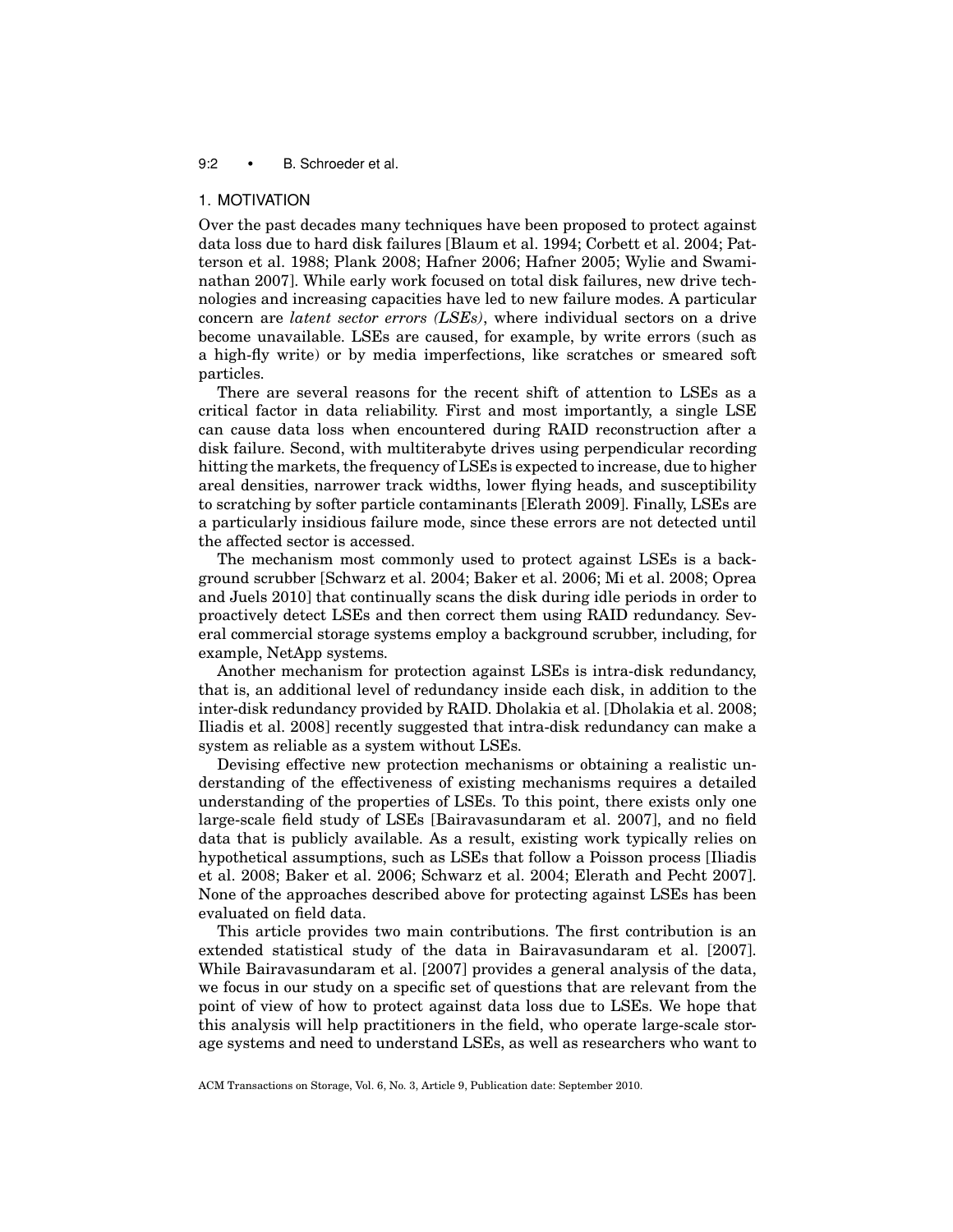simulate or analyze systems with LSEs and don't have access to field data. It will also give us some initial intuition on the real-world potential of different protection schemes that have been proposed and what other schemes might work well.

The second contribution is an evaluation of different approaches for protecting against LSEs, using the field data from Bairavasundaram et al. [2007]. Our study includes several intra-disk redundancy schemes (simple parity check schemes, interleaved parity [Dholakia et al. 2008; Iliadis et al. 2008], maximum distance separable erasure codes, and two new policies that we propose) and several scrubbing policies, including standard sequential scrubbing, the recently proposed staggered scrubbing [Oprea and Juels 2010], and some new policies.

The article is organized as follows. We provide some background information on LSEs and the data we are using in Section 2. Section 3 presents a statistical analysis of the data. Section 4 evaluates the effectiveness of intra-disk redundancy for protecting against LSEs, and Section 5 evaluates the effectiveness of proactive error detection through scrubbing. We discuss the implications of our results in Section 6.

#### 2. BACKGROUND AND DATA

For our study, we obtained a subset of the data used by Bairavasundaram et al. [2007]. While we refer the reader to Bairavasundaram et al. [2007] for a full description of the data, the systems they come from, and the error handling mechanisms in those systems, we provide a brief summary below.

Bairavasundaram et al. collected data on disk errors on NetApp production storage systems installed at customer sites over a period of 32 months. These systems implement a proprietary software stack consisting of the WAFL filesystem, a RAID layer, and the storage layer. The handling of latent sector errors in these systems depends on the type of disk request that encounters an erroneous sector and the type of disk. For enterprise class disks, the storage layer remaps the disk request to another (spare) sector. For read operations, the RAID layer needs to reconstruct the data before the storage layer can remap it. For nearline disks, the process for reads is similar, however the remapping of failed writes is performed internally by the disk and is transparent, to the storage layer. All systems periodically scrub their disks to proactively detect LSEs. The scrub is performed using the SCSI verify command, which validates a sector's integrity without transferring data to the storage layer. A typical scrub interval is two weeks. Bairavasundaram et al. [2007] found that the majority of the LSEs in their study (more than 60%) were detected by the scrubber, rather than by an application access.

In total, the collected data covers more than 1.5 million drives and contains information on three different types of disk errors: latent sector errors, notready-condition-errors, and recovered errors. Bairavasundaram et al. [2007] find that a significant fraction of drives (3.45%) develops latent sector errors at some point in their live, and that the fraction of drives affected by LSEs grows as disk capacity increases. They also study some of the temporal and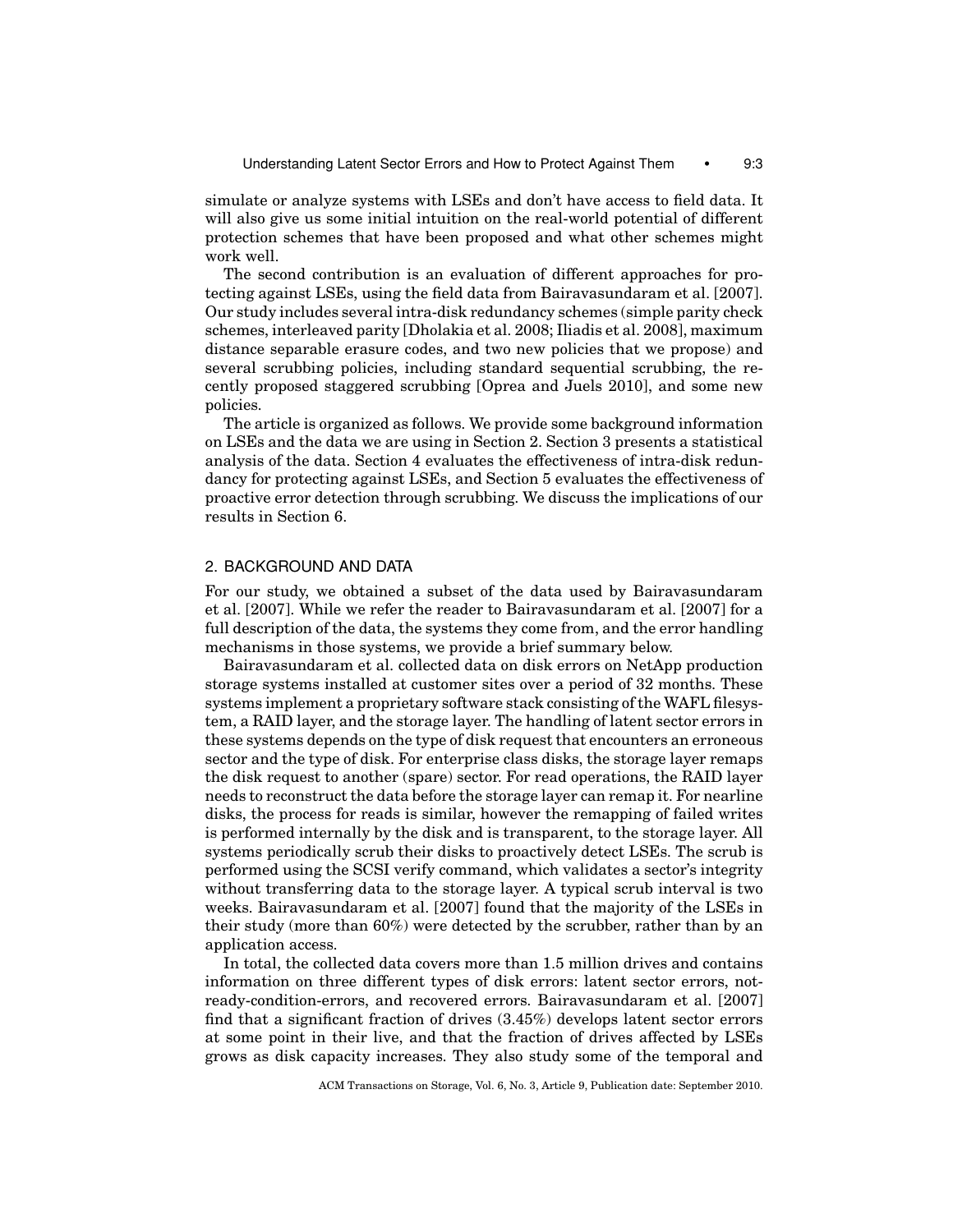#### 9:4 • B. Schroeder et al.

spatial dependencies between errors, and find evidence of correlations between the three different types of errors.

For our work, we have been able to obtain a subset of the data used in Bairavasundaram et al. [2007]. This subset is limited to information on latent sector errors (no information on not-ready-condition-errors and recovered errors) and contains for each drive with LSEs the time when the error was detected and the logical block number of the sector that was affected. Note that since LSEs are by definition *latent* errors, i.e. errors that are unknown to the system until it tries to access the affected sector, we cannot know for sure exactly when the error happened. The timestamps in our data refer to the time when the error was detected, not necessarily when it first happened. We can, however, narrow down the time of occurrence to a two-week time window: since the scrub interval in NetApp's systems is two weeks, any error must have happened within less than two weeks before the detection time. For applications in this article, where the timestamp of an error matters, we use three different methods for approximating timestamps, based on the above observation, in addition to using the timestamps directly from the trace. We describe the details in Section 5.1.

We focus in our study on drives that have been in the field for at least 12 months and have experienced at least one LSE. We concentrate on the four most common nearline drive models (the models referred to as A-1, D-2, E-1, E-2 in Bairavasundaram et al. [2007]) and the four most common enterprise drive models (k-2, k-3, n-3, and o-3). In total, the data covers 29,615 nearline drives and 17,513 enterprise drives.

# 3. STATISTICAL PROPERTIES OF LSES

We begin with a study of several statistical properties of LSEs. Many baseline statistics, such as the frequency of LSEs and basic temporal and spatial properties, have been covered by Bairavasundaram et al. [2007], and we do not repeat them here. Instead we focus on a specific set of questions that is relevant from the point of view of how to protect against data loss due to LSEs.

#### 3.1 How Long Are Error Bursts?

When trying to protect against LSEs, it is important to understand the distribution of the lengths of error bursts. By an error burst we mean a series of errors that is contiguous in logical block space. The effectiveness of intra-disk redundancy schemes, for example, depends on the length of bursts, as a large number of contiguous errors likely affects multiple sectors in the same parity group, preventing recovery through intra-disk redundancy.

Figure 1(left) shows for each model the cumulative distribution function of the length of error bursts. We observe that in 90–98% of cases a burst consists of one single error. For all models, except A-1 and n-3, less than 2.5% of runs consist of two errors and less than 2.5% have more than two errors.

An interesting question is how to best model the length of an error burst and the number of good sectors that separate two bursts. The most commonly used model is a geometric distribution, as it is convenient to use and easy to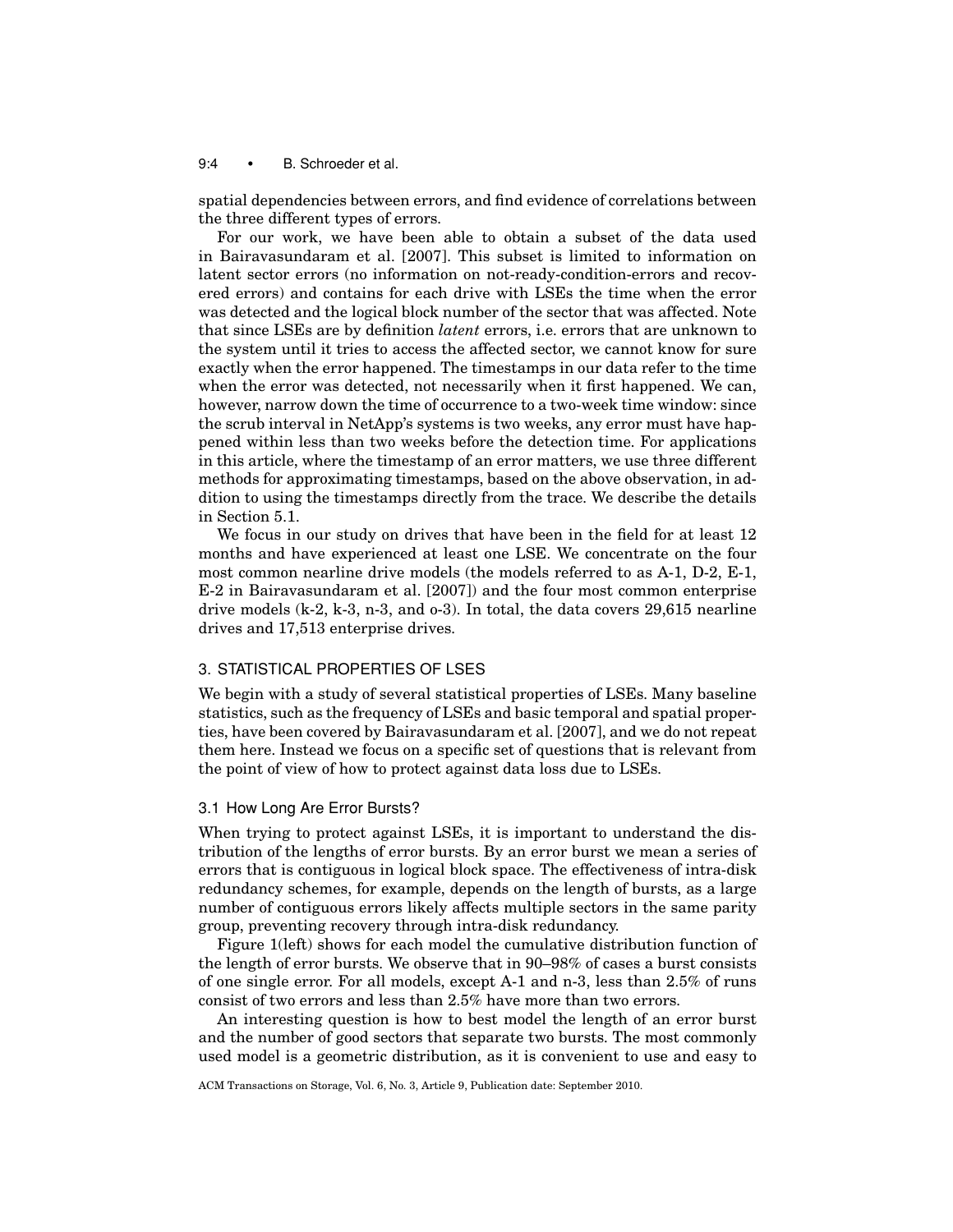

Fig. 1. Distribution of the number of contiguous errors in a burst (left); cumulative distribution function of the sector distance between errors that occur within same two-week interval (middle); and the location of errors on the drive (right).

analyze. We experimented with five different distributions (Geometric, Weibull, Rayleigh, Pareto, and Lognormal), that are commonly used in the context of system reliability, and evaluated their fit through the total squared differences between the actual and hypothesized frequencies ( $\chi^2$  statistic). We found consistently across all models that the geometric distribution is a poor fit, while the Pareto distribution provides the best fit. For the length of the error bursts, the deviation of the geometric from the empirical distribution was more than 13 times higher than that of the Pareto (13.50 for nearline and 14.34 for enterprise), as measured by the  $\chi^2$  statistic. For the distance between bursts, the geometric fit was even worse. The deviation under the geometric distribution compared to the Pareto distribution is 46 and 110 times higher for nearline and enterprise disks, respectively. The geometric distribution proved such a poor fit because it failed to capture the long tail behavior of the data, that is, the presence of long error bursts and the clustering of errors.

The top two rows in Table I summarize the parameters for the Pareto distribution that provided the best fit. For the number of good sectors between error bursts, the parameter in the table is the  $\alpha$  parameter of the Pareto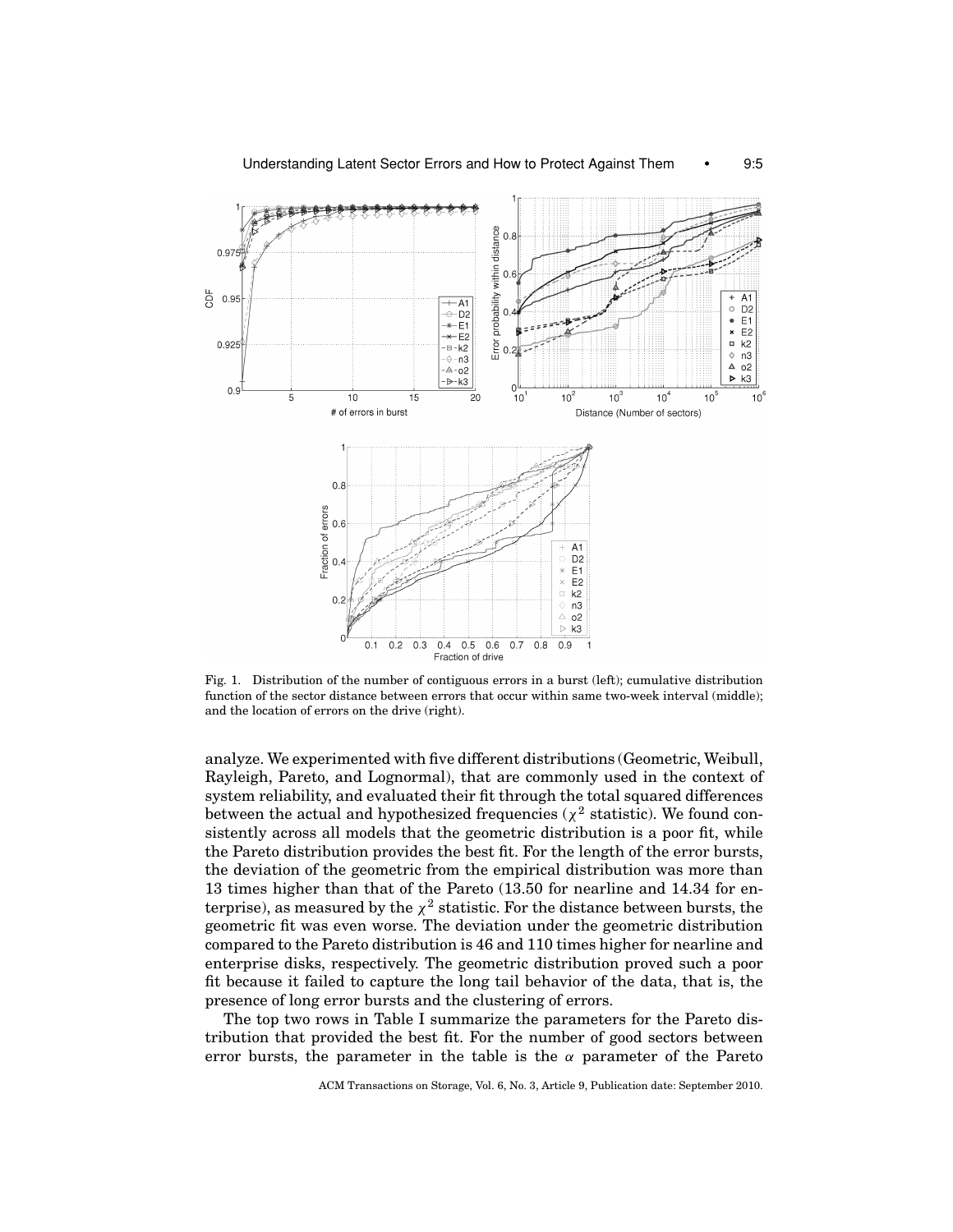## 9:6 • B. Schroeder et al.

| Variable                               | Dist./Params.      | $A-1$ | $D-2$                                                                                                   | E-1   | $E-2$ | $k-2$ | k-3     | $n-3$ | $0-2$ |
|----------------------------------------|--------------------|-------|---------------------------------------------------------------------------------------------------------|-------|-------|-------|---------|-------|-------|
| Error                                  | Pareto $p, \alpha$ |       | $(0.9, 1.21   0.98, 1.79   0.98, 1.35   0.96, 1.17   0.97, 1.2   0.97, 1.15   0.93, 1.25   0.97, 1.44)$ |       |       |       |         |       |       |
| $_{\text{burst}}$                      |                    |       |                                                                                                         |       |       |       |         |       |       |
| length                                 |                    |       |                                                                                                         |       |       |       |         |       |       |
| Distance                               | Pareto $\alpha$    | 0.008 | 0.022                                                                                                   | 0.158 | 0.128 | 0.017 | 0.00045 | 0.077 | 0.05  |
| btw.                                   |                    |       |                                                                                                         |       |       |       |         |       |       |
| bursts                                 |                    |       |                                                                                                         |       |       |       |         |       |       |
| #LSEs in $2 \text{  }$ Pareto $\alpha$ |                    | 0.73  | 0.93                                                                                                    | 0.63  | 0.82  | 0.80  | 0.70    | 0.45  | 0.22  |
| weeks                                  |                    |       |                                                                                                         |       |       |       |         |       |       |
| #LSEs per                              | Pareto $\alpha$    | 0.58  | 0.81                                                                                                    | 0.34  | 0.44  | 0.63  | 0.58    | 0.31  | 0.11  |
| drive                                  |                    |       |                                                                                                         |       |       |       |         |       |       |

Table I. Parameters from Distribution Fitting

distribution. For modeling the burst lengths, we used two parameters. The first parameter *p* gives the probability that the burst consists of a single error, that is,  $(1 - p)$  is the probability that an error burst will be longer than one error. The second parameter is the  $\alpha$  parameter of the Pareto distribution that best fits the number of errors in bursts of length  $> 1$ .

### 3.2 How Far Are Errors Spaced Apart?

Knowing at what distances errors are typically spaced apart is relevant for both scrubbing and intra-disk redundancy. For example, errors that are close together in space are likely to affect several sectors in the same parity group of an intra-disk redundancy scheme. If they also happen close together in time, it is unlikely that the system has recovered the first error before the second error happened.

Figure 1 (middle) shows the cumulative distribution function (CDF) of the distance between an error and the closest neighbor that was detected within a two-week period (provided that there was another error within two weeks from the first). We chose a period of two weeks, since this is the typical scrub interval in NetApp's filers.

Not surprisingly, we find that very small distances are the most common. Between 20 to 60% of all errors have a neighbor within a distance of less than 10 sectors in logical sector space. However, we also observe that almost all models have pronounced "bumps" (parts where the CDF is steeper), indicating higher probability mass in these areas. For example, model o-2 has bumps at distances of around  $10^3$  and  $10^5$  sectors. Interestingly, we also observe that the regions where bumps occur tend to be consistent for different models of the same family. For example, the CDFs of models E-1 and E-2 follow a similar shape, as do the CDFs for models k-2 and k-3. We therefore speculate that some of these distances with higher probability are related to the disk geometry of a model, such as the number of sectors on a track.

# 3.3 Where on the Drive Are Errors Located?

The next question we ask is whether certain parts of the drive are more likely to develop errors than others. Understanding the answer to this question might help in devising smarter scrubbing or redundancy schemes that employ stronger protection mechanisms (e.g., more frequent scrubbing or stronger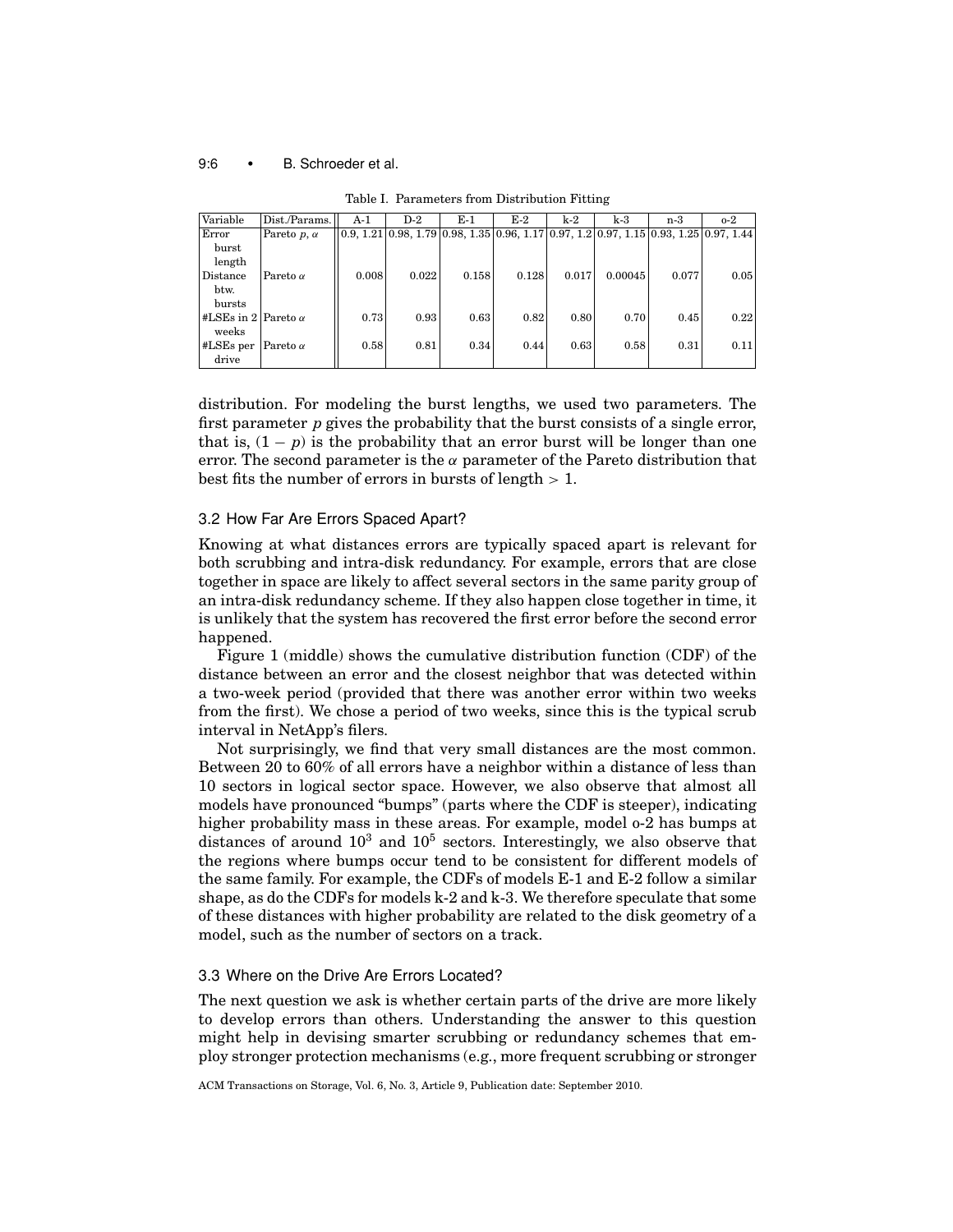

Fig. 2. The probability of seeing an error *x* two-week periods after the first error (left), the number of two-week periods in a disk's life with at least one error (middle), and the distribution of the number of errors a disk sees in its lifetime (right).

erasure codes) for those parts of the drive that are more likely to develop errors.

Figure 1 (right) shows the CDF of the logical sector numbers with errors. Note that the *X*-axis does not contain absolute sector numbers, since this would reveal the capacity of the different models, information that is considered confidential. Instead, the *X*-axis shows percentage of the logical sector space, that is, the point  $(x,y)$  in the graph means that  $y\%$  of all errors happened in the first *x*% of the logical sector space.

We make two interesting observations: The first part of the drive shows a clearly higher concentration of errors than the remainder of the drive. Depending on the model, between 20% and 50% of all errors are located in the first 10% of the drive's logical sector space. Similarly, for some models the end of the drive has a higher concentration. For models E-2 and k-3, 30% and 20% of all errors, respectively, are concentrated in the highest 10% of the logical sector space. The second observation is that some models show three or four "bumps" in the distribution that are equidistant in logical sector space (that is, model A-1 has bumps at fractions of around 0.1, 0.4, and 0.7 of the logical sector space).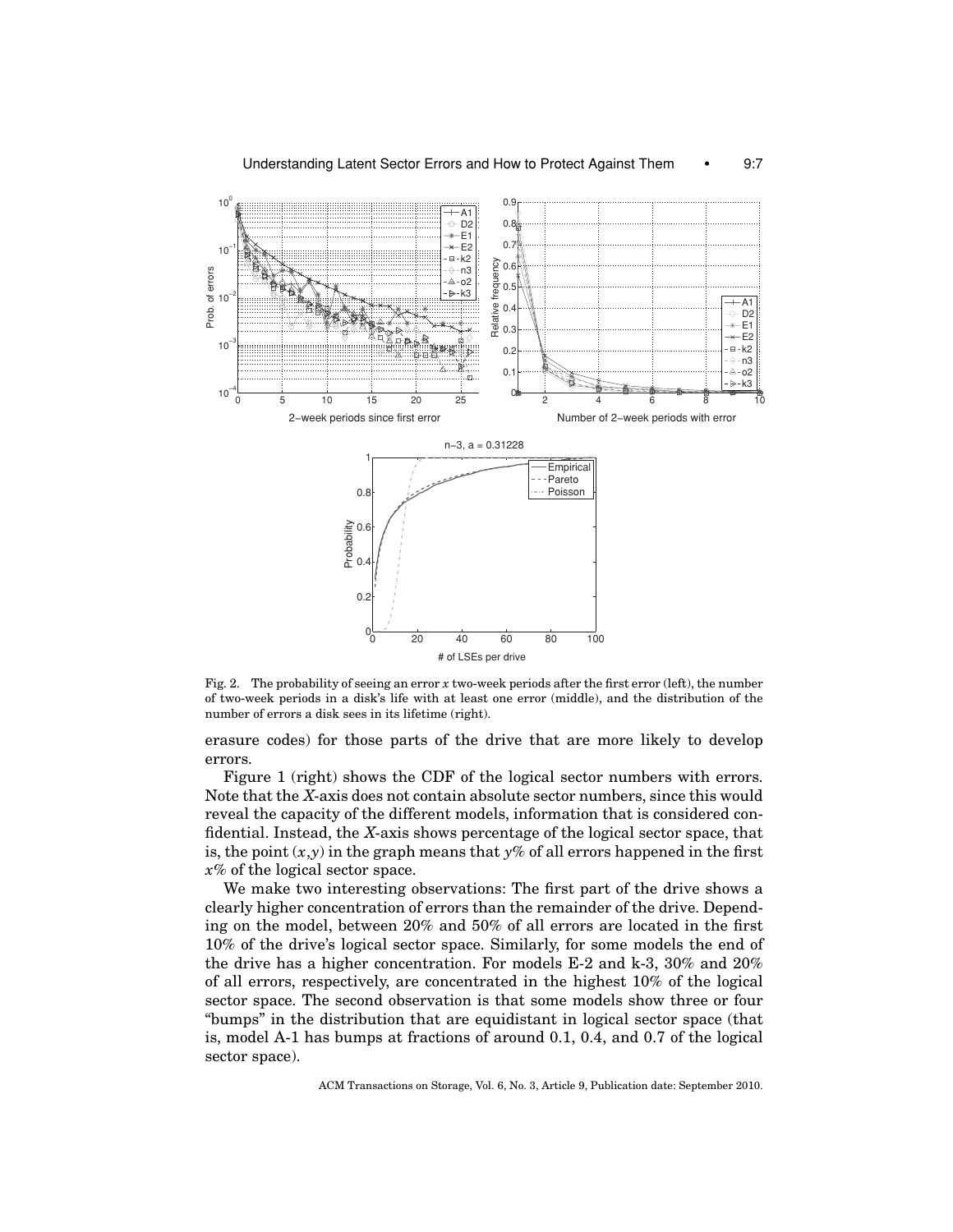## 9:8 • B. Schroeder et al.

We speculate that the areas of the drive with an increased concentration of errors might areas with different usage patterns, for example, filesystems often store metadata at the beginning of the drive.

#### 3.4 What is the Burstiness of Errors in Time?

While Bairavasundaram et al. [2007] provide general evidence of temporal locality between errors, the specific question we are interested in here is how quickly, exactly, the probability of seeing another error drops off with time and how errors are distributed over time. Understanding the conditional probability of seeing an error in a month, given that there was an error *x* months ago, is useful for scrubbing policies that want to adapt the scrubbing rate as a function of the current probability of seeing an error.

To answer the question above, Figure 2 (left) considers for each drive the time of the first error and shows for each subsequent two-week period the probability of seeing an additional error. We chose two-week intervals, since this is the typical scrubbing interval in NetApp's systems, and hence the resolution of the error detection time. We observe that after the first month after the first error is detected, the probability of seeing additional errors drops off exponentially (note the log-scale on the *Y*-axis), dropping close to 1% after only 10 weeks and below 0.1% after 30 weeks.

Figure 2 (middle) illustrates how errors are distributed over time. We observe each drive for one year after its first error and count how many two-week scrub intervals in this time period encounter any errors. We observe that for 55 to 85% of drives, all errors are concentrated in the same two-week period. Only 10 to 15% of drives experience errors in two different two-week periods, and for most models less than 15% see errors in more than two-week periods.

Summarizing the above observations, we find that the errors a drive experiences occur in a few short bursts, that is, errors are highly concentrated in a few short time intervals. One might suspect that this bursty behavior is poorly modeled by a Poisson process, which is often used in modeling LSE arrivals [Iliadis et al. 2008; Baker et al. 2006; Schwarz et al. 2004; Elerath and Pecht 2007]. The reason for the common use of Poisson processes in modeling LSEs is that they are easy to analyze and that so far little data has been available that allows the creation of more realistic models. We fitted a Poisson distribution to the number of errors observed in a two-week time interval and to the number of errors a drive experiences during its lifetime, and found the Poisson distribution to be a poor fit in both cases. We observe that the empirical distribution has a significantly longer tail than a Poisson distribution, and find that, instead, a Pareto distribution is a much better fit. For illustration, Figure 2 (right) shows for model n-3 the empirical distribution for the number of errors in a disk's lifetime and the Poisson and Pareto distributions fitted to it. We provide the Pareto  $\alpha$  parameter for both empirical distributions for all models in Table I.

#### 3.5 What Causes LSEs?

This is obviously a broad question that we cannot hope to answer with the data we have. Nevertheless, we want to address this question briefly, since our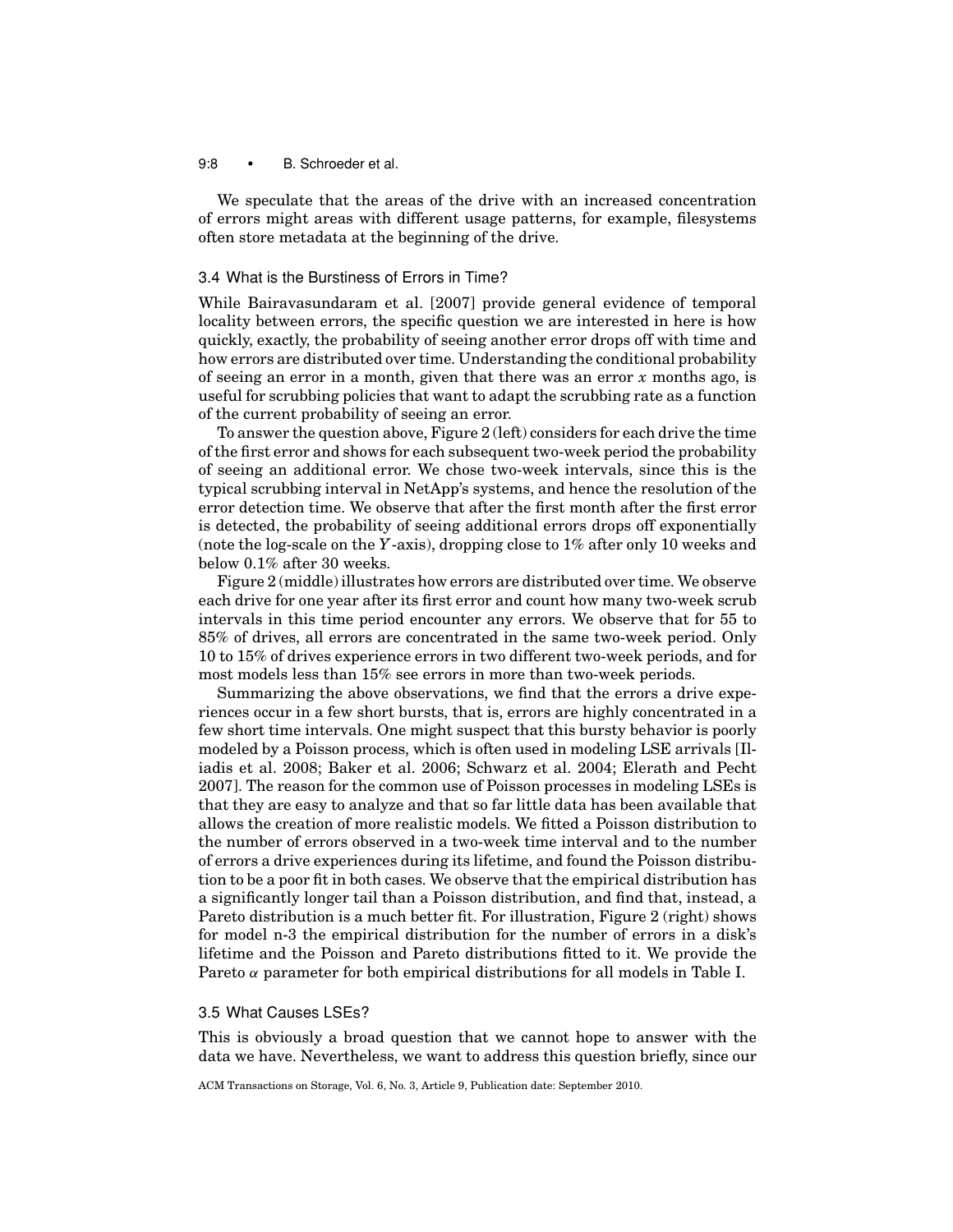

Fig. 3. Distribution of the time spanned by an error burst (left), and comparison of the probability of seeing another error within radius *x* in the two weeks after the first error versus entire disk life (right).

observations in Section 3.3 might lead to hasty conclusions. In particular, a possible explanation for the concentration of errors in certain parts of the drive might be that these areas see a higher utilization. While we do not have access to workload data for NetApp systems, we have been able to obtain two years of data on workload, environmental factors and LSE rates for five large  $(>50,000)$ drives each) clusters at Google containing five different drive models. None of the clusters showed a correlation between either the number of reads or the number of writes that a drive sees (as reported by the drive's SMART parameters) and the number of LSEs it develops. We plan a detailed study of workload and environmental factors and how they impact LSEs as part of future work.

#### 3.6 Does Close in Space Mean Close in Time?

Prior work [Bairavasundaram et al. 2007] and the questions above have focused on spatial and temporal correlations in isolation. For most error protection schemes, it is crucial to understand the relationship between temporal and spatial correlation. For example, for intra-disk redundancy schemes, it does not only matter how long a burst of errors is (i.e., the number of consecutive errors in the burst), but also how much time there is between errors in a burst. More time between errors increases the chance that the first error is detected and corrected before the second error happens.

Figure 3 (left) shows the distribution of the time an error burst spans, that is, the time difference between the first and last error, in a burst. We observe that in more than 90% of the bursts the errors are discovered within the same two-week scrub interval, and in more than 95% of bursts the errors are detected within a month from each other. Less than 2% of error bursts span more than three months. These observations indicate that the errors in most bursts are likely caused by the same event, and hence occurred at the same time.

Figure 3 (right) shows a more general view of the correlation between spatial and temporal locality. The graph shows for radii ranging from one sector to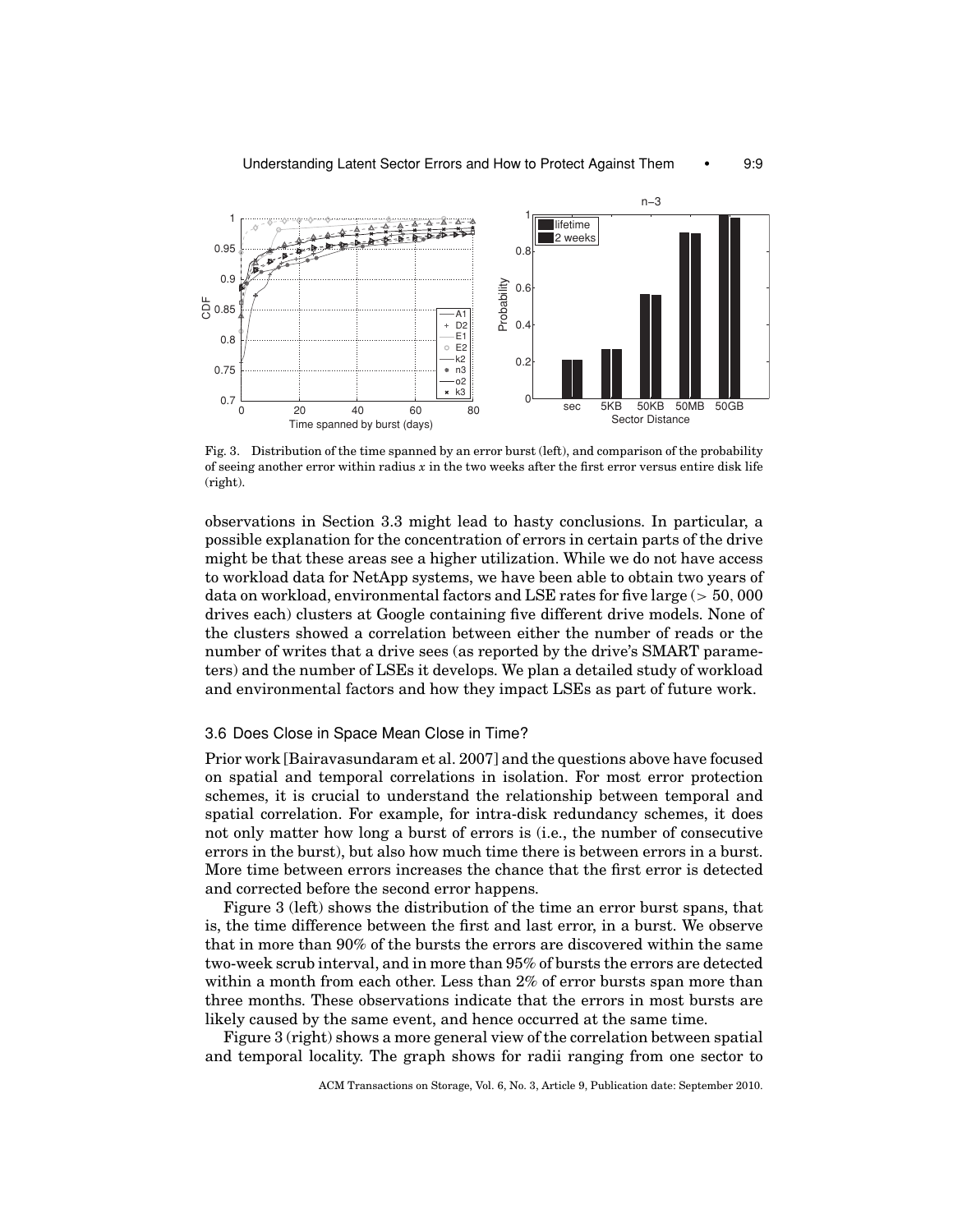## 9:10 • B. Schroeder et al.

50GB two bars: the first gives the probability that an error has at least one neighbor within this radius at some point during the disk's lifetime; the second bar gives the probability that an error has at least one neighbor within this radius within two weeks of time. As the graph shows, for small radii the two bars are virtually identical, indicating that errors that happened close in space were likely caused by the same event, and hence happened at nearly the same time. We also observe that even for larger radii, the two bars are still very close to each other. The figure shows results for model n-3, but we found results to be similar for all other models.

## 4. PROTECTING AGAINST LSES WITH INTRA-DISK REDUNDANCY

While inter-disk redundancy has a long history [Patterson et al. 1988; Blaum et al. 1994; Corbett et al. 2004; Patterson et al. 1988; Plank 2008; Hafner 2006; Hafner 2005; Wylie and Swaminathan 2007], there are fewer instances of intra-disk redundancy. Some filesystems [Mckusick et al. 1984] create in-disk replicas of selected metadata [Mckusick et al. 1984], or provide the option of replicating both metadata and datablocks [Zhang et al. 2010]. Others propose adding intra-disk parity blocks. For example, IRON file systems [Prabhakaran et al. 2005] suggest adding a parity block per file, and other work explores the possibility of adding one parity block for *k* filesystem blocks[Gunawi et al. 2007]. Recent work by Dholakia et al. [Dholakia et al. 2008; Iliadis et al. 2008] introduces a new scheme for laying out intra-disk parity blocks that claims to increase reliablity over previously proposed schemes.

The motivation behind intra-disk redundancy is to reduce data loss when LSEs are encountered during RAID reconstruction, or where there is no interdisk redundancy available. Dholakia et al. [2008] and Iliadis et al. [2008] predict that with the use of intra-disk redundancy, a system could achieve essentially the same reliability as that of a system operating without LSEs. Highly effective intra-disk redundancy might obviate the need for a background scrubber (and its potential impact on foreground traffic); in the best case, they might also enhance the reliability of a single parity RAID system sufficiently to make the use of double parity (e.g., RAID-4 or RAID-5) unnecessary, thereby avoiding the overheads and additional power usage of the second parity disk.

The intra-disk redundancy schemes we consider divide a disk into segments of *k* contiguous data sectors followed by *m*redundant sectors. The *m*redundant sectors are typically obtained using XOR-based operations on the data sectors. Different schemes vary in their reliability guarantees and their overhead, depending on how the parity sectors are computed.

In our work, we evaluate five different intra-disk redundancy schemes. Three of the schemes (SPC, MDS, IPC) have been proposed previously, but have never been evaluated on field data. Two of the schemes are new (MDS+SCP and CDP), which we suggested, based on results from Section 3. All schemes are described below. We would like to note at this point, that while we do discuss the difference in overheads introduced by the different schemes, the focus of this section is to compare the relative degrees of protection they can offer, rather than a detailed evaluation of their impact on performance.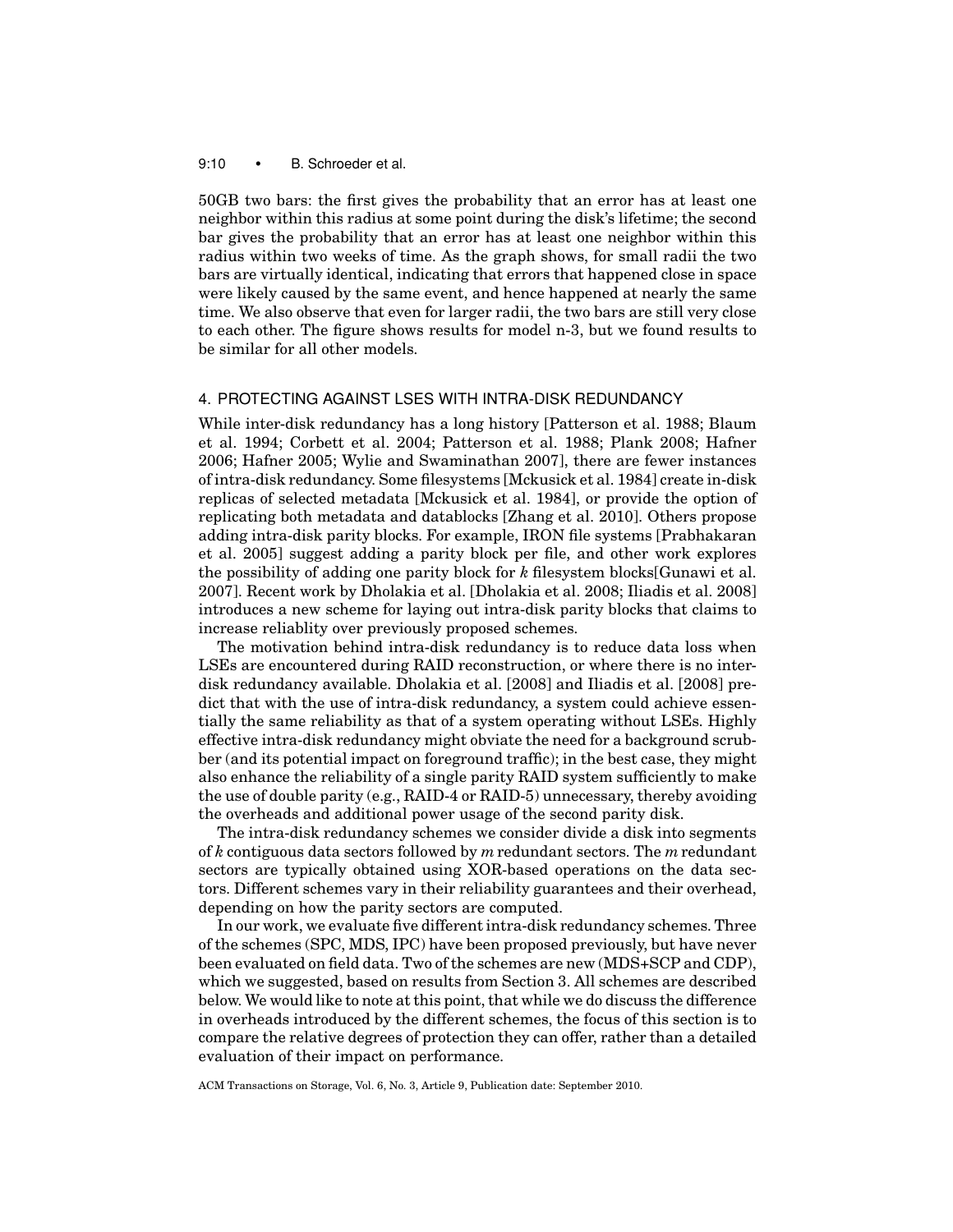*Single parity check (SPC):* A  $k + 1$  SPC scheme stores for each set of k contiguous data sectors one parity sector (typically a simple XOR on all data sectors). We refer to the set of *k* contiguous data sectors and the corresponding parity sector as a *parity group*. SPC schemes can tolerate a single error per parity group. Recovery from multiple errors in a parity group is only possible if there's an additional level of redundancy outside the disk (e.g., RAID). SPC schemes are simple and have little I/O overhead, since a write to a data sector requires only one additional write (to update the corresponding parity sector). However, a common concern is that due to spatial locality among sector errors, an error event will frequently affect multiple sectors in the same parity group.

*Maximum distance separable (MDS) erasure codes:* A *k* + *m* MDS code consisting of *k* data sectors and *m* parity sectors can tolerate the loss of any *m* sectors in the segment. A well-known member of this code family are the Reed-Solomon codes. While MDS codes are stronger than SPC, they also create higher computational overheads (for example in the case of Reed-Solomon codes involving computations on Galois fields) and higher I/O overheads (for each write to a data sector, all *m*parity sectors need to be updated). In most environments, these overheads make MDS codes impractical for use in intra-disk redundancy. Nevertheless, MDS codes provide an interesting upper bound on what reliability levels one can hope to achieve with intra-disk redundancy.

*Interleaved parity check codes (IPC):* A scheme proposed by Dholakia et al. [2008] and Iliadis et al. [2008] is specifically for use in intra-disk redundancy with lower overheads than MDS, but potentially weaker protection. The key idea is to ensure that the sectors within a parity group are spaced further apart than the length *m* of a typical burst of errors. A  $k + m$  IPC achieves this by dividing *k* consecutive data sectors into  $l = k/m$  segments of size *m* each, and imagining the  $l \times m$  sectors  $s_1, ..., s_{l \times m}$  layed out rowwise in an  $l \times m$  matrix. Each one of the *m*parity sectors is computed as an XOR over one of the columns of this imaginary matrix, that is, parity sector  $p_i$  is an XOR of  $s_i$ ,  $s_{i+m}$ ,  $s_{i+2m}$ , ...,  $s_{i+(l-1)m}$ . We refer to the data sectors in a column and the corresponding parity sector as a *parity group*, and the  $l \times m$  data sectors and the *m* parity sectors together as a *parity segment*. Observe, that all sectors in the same parity group have a distance of at least *m*. IPC can tolerate up to *m* errors, provided they all affect different columns (and therefore different parity groups), but IPC can tolerate only a single error per column.

*Hybrid SPC and MDS code (MDS+SPC):* This scheme is motivated by Section 3.3, where we observed that for many models a disproportionately large fraction of all errors is concentrated in the first 5 to 15% of the logical block space. This scheme therefore uses a stronger (MDS) code for this first part of the drive, and a simple  $8 + 1$  SPC for the remainder of the drive.

*Column diagonal parity (CDP):* The motivation here is to provide a code that can tolerate a more diverse set of error patterns than IPC, but with less overhead than MDS. Our idea is to adapt the row-diagonal parity algorithm (R-DP) [Corbett et al. 2004], which was developed to tolerate double disk failures in RAID, for use in intra-disk redundancy. R-DP uses  $p + 1$  disks, where p is a prime number, and assigns each data block to one row parity set and one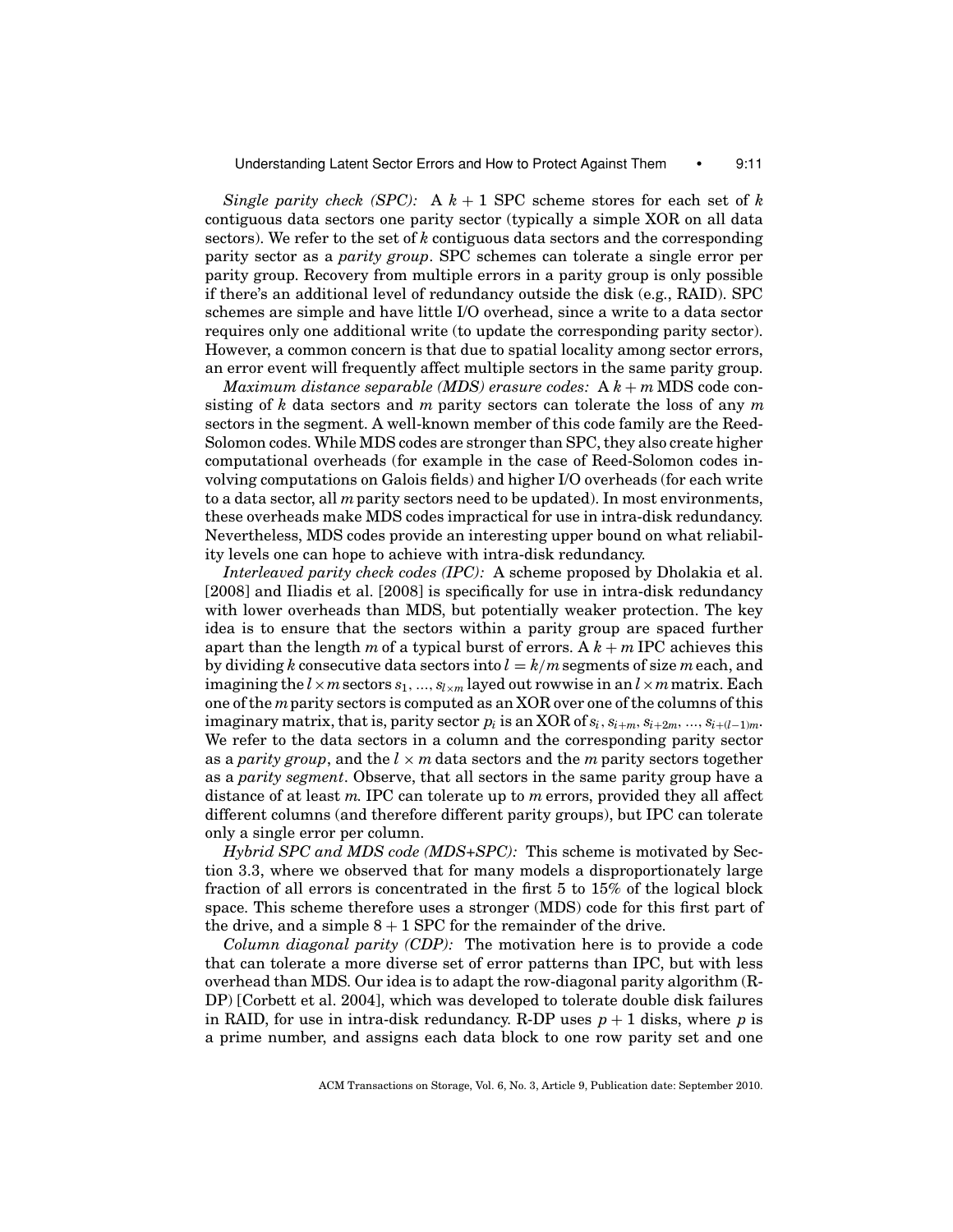#### 9:12 • B. Schroeder et al.

| Data     | Data          | Data          | Data        | Row Par. | Diag. Par. |
|----------|---------------|---------------|-------------|----------|------------|
| Disk     | $_{\rm Disk}$ | $_{\rm Disk}$ | Disk        | Disk     | Disk       |
| $0(s_0)$ | $1(s_4)$      | $2(s_8)$      | $3(s_{12})$ | $4(p_0)$ | $0(p_4)$   |
| $1(s_1)$ | $2(s_5)$      | $3(s_9)$      | $4(s_{13})$ | $0(p_1)$ | $1(p_5)$   |
| $2(s_2)$ | $3(s_6)$      | $4(s_{10})$   | $0(s_{14})$ | $1(p_2)$ | $2(p_6)$   |
| $3(s_3)$ | $4(s_7)$      | $0(s_{11})$   | $1(s_{15})$ | $2(p_3)$ | $3(p_7)$   |

Table II. Illustration of How to Adapt RAID R-DP

*Corbett et al. 2004:* with  $p = 5$  for use in our intra-disk redundancy scheme CDP. The number in each block denotes the diagonal parity group a block belongs to. The parentheses show how an intra-disk redundancy segment with data sectors *s*0, ..., *s*<sup>15</sup> and parity sectors  $p_0, ..., p_7$  is mapped to the blocks in R-DP.

diagonal parity set. R-DP uses  $p-1$  disks for data, and two disks for row and diagonal parity. Table II illustrates R-DP for  $p = 5$ . The row disk holds the parity for each row, and the number in each block denotes the diagonal parity group that the block belongs to.

We translate an R-DP scheme with parameter *p* to an intra-disk redundancy scheme with  $k = (p - 1)^2$  data sectors and  $m = 2(p - 1)$  parity sectors by mapping sectors to blocks as follows. We imagine traversing the matrix in Table II column-wise and assigning the data sectors  $s_0, ..., s_{15}$  consecutively to the blocks in the data disks and the parity sectors  $p_0, ..., p_7$  to the blocks in the parity disks. The resulting assignment of sectors to blocks is shown in parentheses in the table. Observe that without the diagonal parity, this scheme is identical to IPC: the row-parity of R-DP corresponds to to the parity sectors that IPC computes over the columns of the  $(p-1)\times(p-1)$  matrix formed by rows of the data sectors. We therefore refer to our scheme as the column-diagonal parity (CDP) scheme.

CDP can tolerate any two error bursts of length  $p-1$  that remove two full columns in Table II (corresponding to two total disk failures in the R-DP scheme). In addition, CDP can tolerate a large number of other error patterns. Any data sector, whose corresponding column parity group has less than two errors or whose diagonal parity group has less than two errors, can be recovered.<sup>1</sup> Moreover, in many cases it will be possible to recover sectors where both the column parity group and the diagonal parity group have multiple errors, for example, if the other errors in the column parity group can be recovered using their respective diagonal parity.

Note that for all codes there is a trade-off between the storage efficiency  $(i.e., k/(k+m))$ , the I/O overheads and the degree of protection a code can offer, depending on its parameter settings. Codes with higher storage efficiency generally have lower reliability guarantees. For a fixed storage efficiency, codes with larger parity segments provide stronger reliability for correlated errors that appear in bursts. At the same time, larger parity segments usually imply higher I/O overheads, since data sectors and the corresponding parity sectors

<sup>1</sup>Exceptions are sectors in the diagonal parity group *<sup>p</sup>*<sup>−</sup> 1, as R-DP stores no parity for this group.

ACM Transactions on Storage, Vol. 6, No. 3, Article 9, Publication date: September 2010.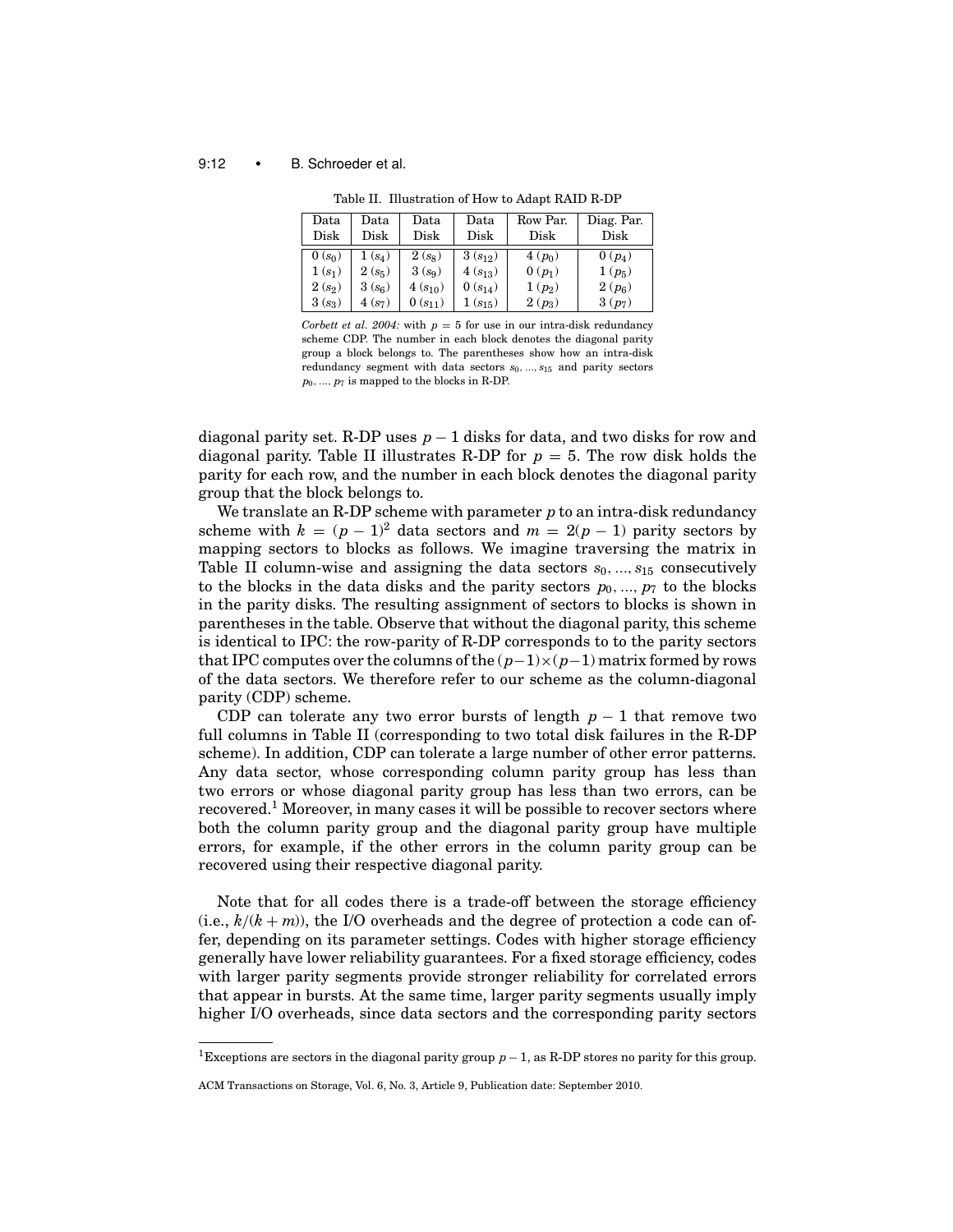

Fig. 4. Evaluation of  $k + 1$  SPC for different values of  $k$ . (Left) shows the fraction of disks with at least one uncorrectable error, that is, disks that have at least one parity group with multiple errors; (middle) shows the fraction of parity groups with multiple (and hence uncorrectable) errors; and (right) shows the average number of sectors with uncorrectable errors per disk (due to multiple errors per parity group).

are spaced further apart, requiring more disk-head movement for updating parity sectors. The various schemes also differ in the flexibility that their parameters offer in controlling those trade-offs. For example, CDP cannot achieve any arbitrary combination of storage efficiency and parity segment size, since its only parameter *p* controls both the storage efficiency and the segment size.

# 4.1 Evaluation of Redundancy Schemes

4.1.1 *Simple Parity Check (SPC) Schemes.* The question we want to answer in this section is what degree of protection simple parity check schemes can provide. Towards this end, we simulate SPC schemes with varying storage efficiency, ranging from  $1 + 1$  to  $128 + 1$  schemes. While we explore the whole range of *k* from 1 to 128, in most applications the low storage efficiency of codes with values of *k* below 8 or 9 would probably render them impractical. Figure 4 shows the fraction of disks with uncorrectable errors (i.e., disks that have at least one parity group with multiple errors), the fraction of parity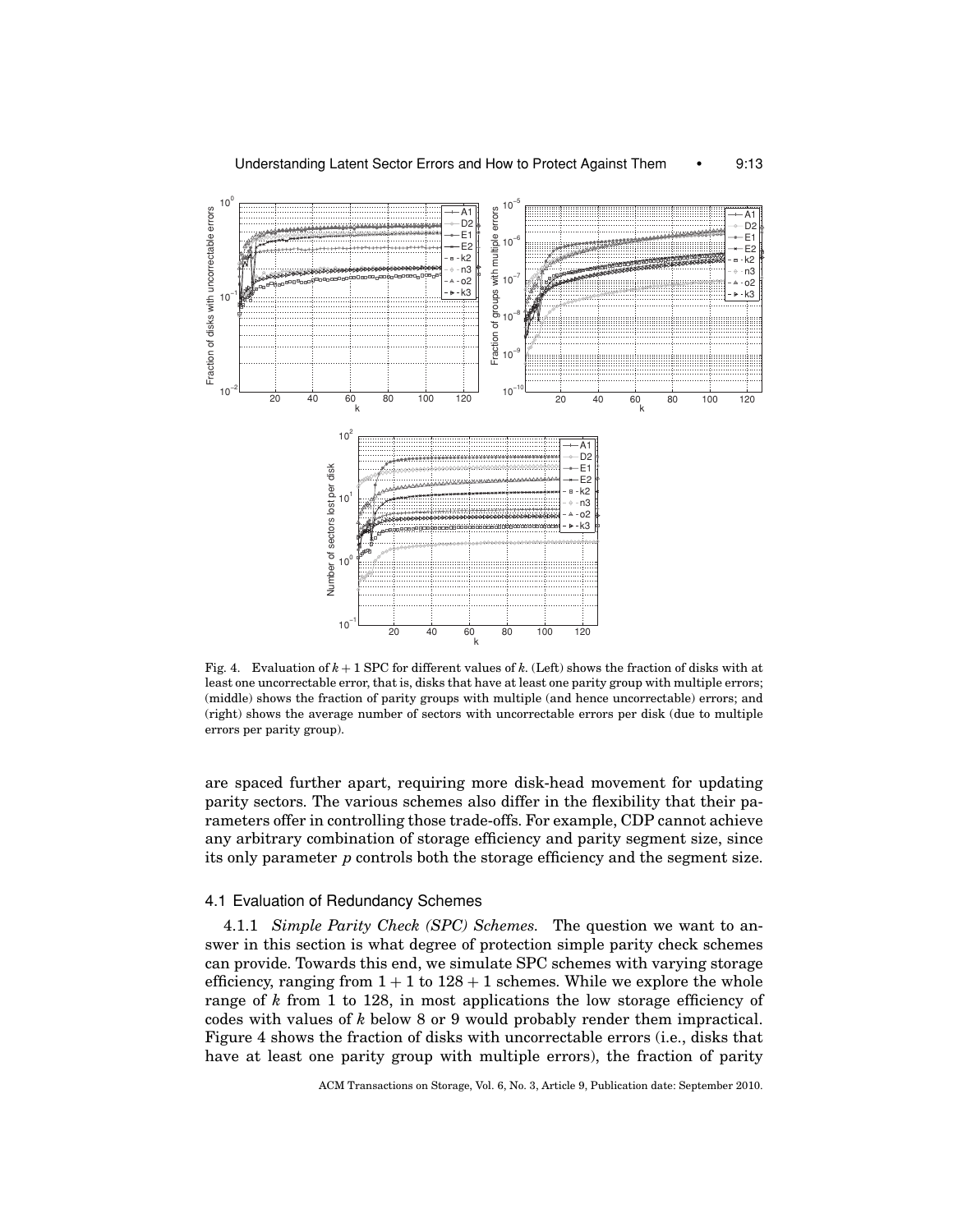

Fig. 5. Distribution of time between the first and second error in  $8 + 1$  SPC parity groups with multiple errors (left); and number of errors within a parity group with multiple errors for the case of an  $8 + 1$  SPC (right).

groups that have multiple errors, and the number of sectors per disk that cannot be recovered with SPC redundancy.

We observe that for values of *k* in the practically feasible range, a significant fraction of drives (about a quarter averaged across all models) sees at least one uncorrectable error (i.e., a parity group with multiple errors). For some models (E-1, E-2, n-3, o-2) nearly 50% of drives see at least one uncorrectable error. On average, more than 5 sectors per drive cannot be recovered with intra-disk redundancy. Even under the  $1 + 1$  scheme, which sacrifices 50% of disk space for redundancy, on average 15% of disks have at least one parity group with multiple errors. It is noteworthy that there seems to be little difference in the results between enterprise and nearline drives.

The potential impact of multiple errors in a parity group depends on how close in time these errors occur. If there is ample time between the first and the second error in a group there is a high chance that either a background scrubber or an application access will expose and recover the first error, before the second error occurs. Figure 5 (left) shows the cumulative distribution function of the detection time between the first and the second errors in parity groups with multiple errors. We observe that the time between the first two errors is small. More than 90% of errors are discovered within the same scrub interval (two weeks, i.e., around  $2.4 \times 10^6$  seconds). Figure 5 indicates that multiple errors in a parity group tend to occur at the same time, likely because they have been caused by the same event.

We are also interested in the distribution of the number of errors in groups that have multiple errors. If in most cases, most of the sectors in a parity group are erroneous, even stronger protection schemes would not be able to recover those errors. On the other hand, if typically only a small number of sectors (e.g., two sectors) are bad, a slightly stronger code would be sufficient to recover those errors. Figure 5 (right) shows a histogram of the number of errors in parity groups with multiple errors for the  $8+1$  SPC scheme. We observe that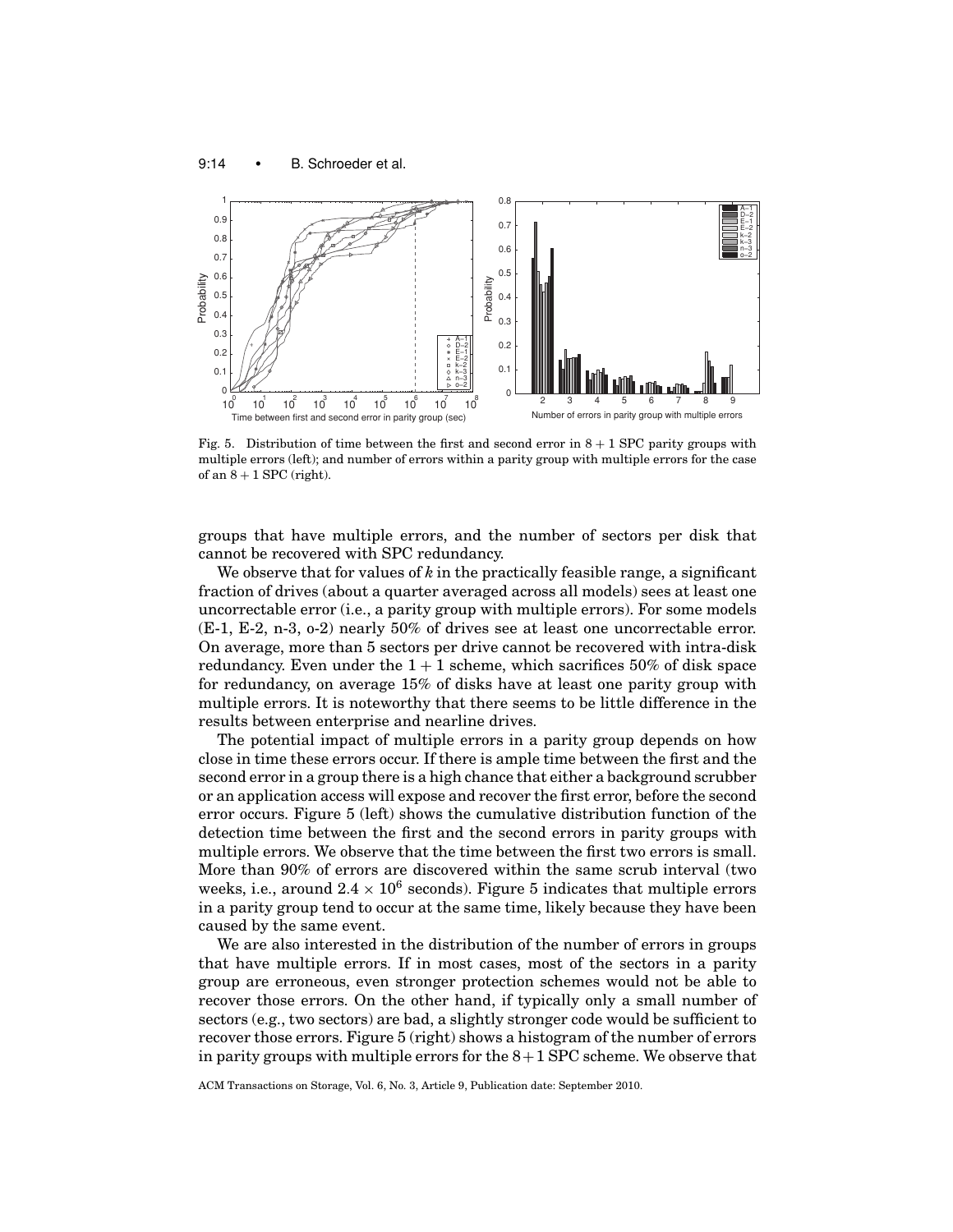

Fig. 6. Comparison of IPC, MDS, SPC+MDS, and CDP under three different metrics: the fraction of disks with at least one uncorrectable error (left); the number of sectors with unrecoverable errors per disk (middle); and the fraction of parity segments that have an unrecoverable error (right). In the top row, we keep the storage efficiency constant by varying *m* and adjusting  $k = 8 \times m$ . In the bottom row, we vary the *p* parameter of CDP and adjust all other policies to have the same *m* and *k* values, i.e.,  $k = (p - 1)^2$  and  $m = 2(p - 1)$ .

across all models the most common case is that of double errors, with about 50% of groups having two errors.

The preceding observations motivate us to look at stronger schemes in the next section.

4.1.2 *More Complex Schemes.* This section provides a comparative evaluation of IPC, MDS, CDP and SPC+MDS for varying segment sizes and varying degrees of storage efficiency. Larger segments have the potential for stronger data protection, as they space data and corresponding parity sectors further apart. At the same time, larger segments lead to higher I/O overhead, as a write to a data sector requires updating the corresponding parity sector(s), which will require more head movement if the two are spaced further apart.

For CDP, the segment size and the storage efficiency are both determined by its parameter *p* (which has to be a prime number), while the other schemes are more flexible. Hence in our first experiment we start by varying *p* and adjusting the parameters of the other schemes to achieve the same *m* and *k*  $(i.e., k = (p-1)^2$  and  $m = 2(p-1)$ ). The bottom row in Figure 6 shows the results for *p* ranging from 5 to 23, corresponding to a range of storage efficiency from 66% to 92%, and segment sizes ranging from 24 to 528 sectors. In our second experiment, we keep the storage efficiency constant at 87% (i.e., on average 1 parity segment for 8 data segments), and explore different segment sizes by increasing *m* and *k*. The results are shown in the top row of Figure 6. For both experiments we show three different metrics: the fraction of disks with uncorrectable errors (graphs in the left column); the average number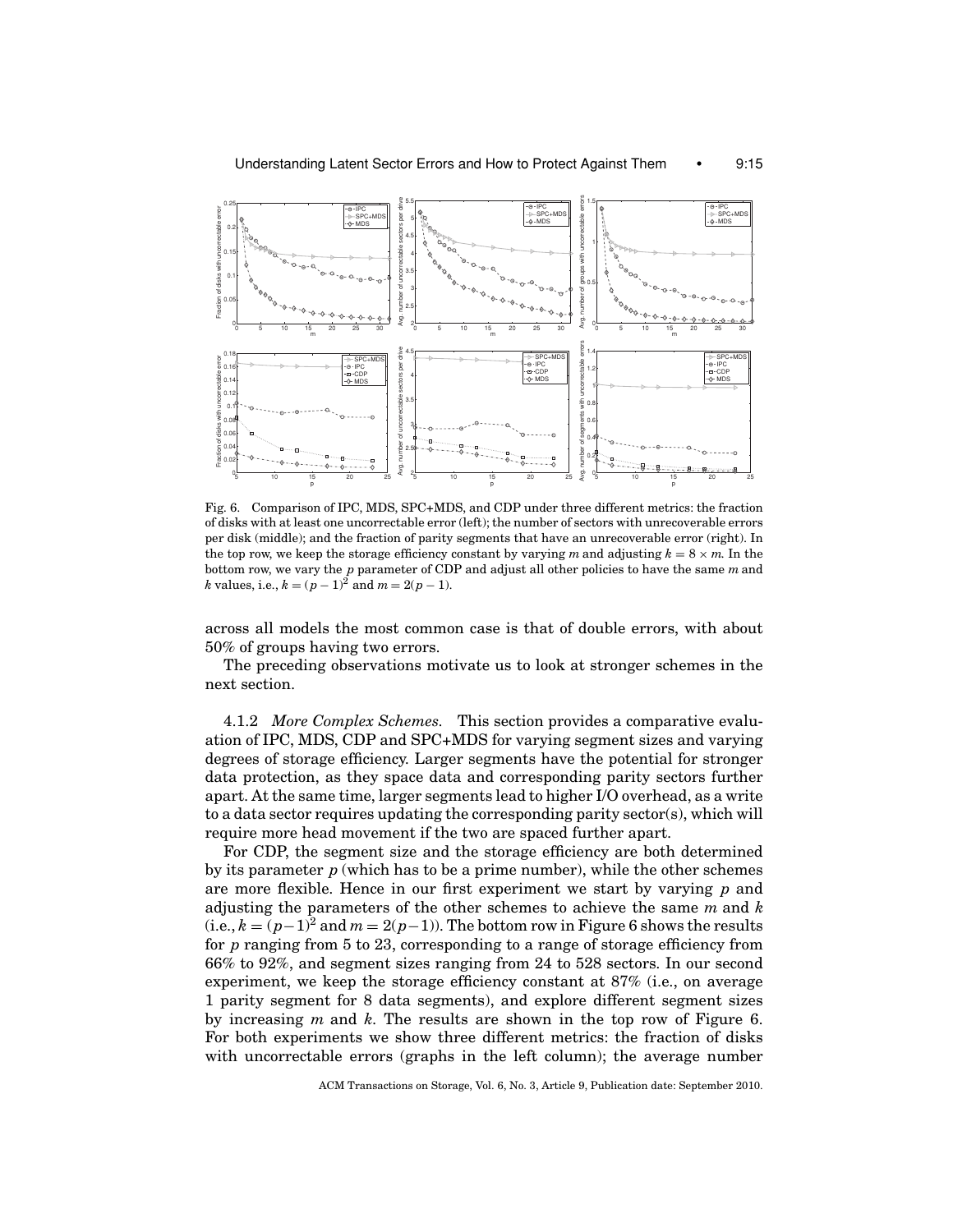#### 9:16 • B. Schroeder et al.

of uncorrectable sectors per drive (middle column); and the fraction of parity segments with uncorrectable errors (right column).

We observe that all schemes provide clearly superior performance to SPC (for  $m = 1$ , IPC and MDS reduce to SPC). We also observe that MDS consistently provides the best performance, which might not be surprising, as it is the scheme with the highest computational and I/O overheads. Among the remaining schemes, CDP performs best, with improvements of an order of magnitude over IPC and SPC+MDS for larger *p*. SPC+MDS is not as strong, however its improvements of around 25% over simple SPC are impressive, given that it applies stronger protection than SPC to only 10% of the total drive.

A surprising result might be the weak performance of IPC compared to MDS or CDP. The original papers [Dholakia et al. 2008; Iliadis et al. 2008] proposing the idea of IPC predicted the probability of data loss under IPC to be nearly identical to that of MDS. In contrast, we find that MDS (and CDP) consistently outperform IPC. For example, simply moving from an  $8 + 1$  to a  $16 + 2$  MDS scheme reduces nearly all metrics by 50%. Achieving similar results with an IPC scheme requires at least a  $56 + 7$  or  $64 + 8$  scheme. For larger segment sizes, MDS and CDP outperform IPC by an order of magnitude.

One might ask why IPC does not perform better. Based on our results in Section 3, we believe there are two reasons. First, the work in Dholakia et al. [2008] and Iliadis et al. [2008] assumes that the only correlation between errors is that within an error burst and that different bursts are identically and independently distributed. However, as we saw in Section 3, there are significant correlations between errors that go beyond the correlation within a burst. Second, Dholakia et al. [2008] and Iliadis et al. [2008] assume that the length of error bursts follows a geometric distribution. Instead we found that the distribution of the length of error bursts has long tails (recall Figure 1) and is not well fit by a geometric distribution. As the authors observe in Iliadis et al. [2008] the IPC scheme is sensitive to long tails in the distribution. The above observations underline the importance of using real-world data for modeling errors.

## 5. PROACTIVE ERROR DETECTION WITH SCRUBBING

Scrubbing has been proposed as a mechanism for enhancing data reliability by proactively detecting errors [Schwarz et al. 2004; Baker et al. 2006; Mi et al. 2008]. Several commercial systems, including NetApp's, are making use of a background scrubber. A scrubber periodically reads the entire disk sequentially from the beginning to the end and uses inter-disk redundancy (e.g., provided by RAID) to correct errors. The scrubber runs continuously at a slow rate in the background so as to limit the impact on foreground traffic, that is, for a scrubbing interval *s* and drive capacity *c*, a drive is being scrubbed at a rate of *c*/*s*. Common scrub intervals are one or two weeks. We refer to a scrubber that works, as described above, as a *standard periodic scrubber*. In addition to standard periodic scrubbing, we investigate four additional policies.

*Localized scrubbing:* Given the spatial and temporal locality of LSEs, one idea for improving on standard periodic scrubbing is to take the detection of an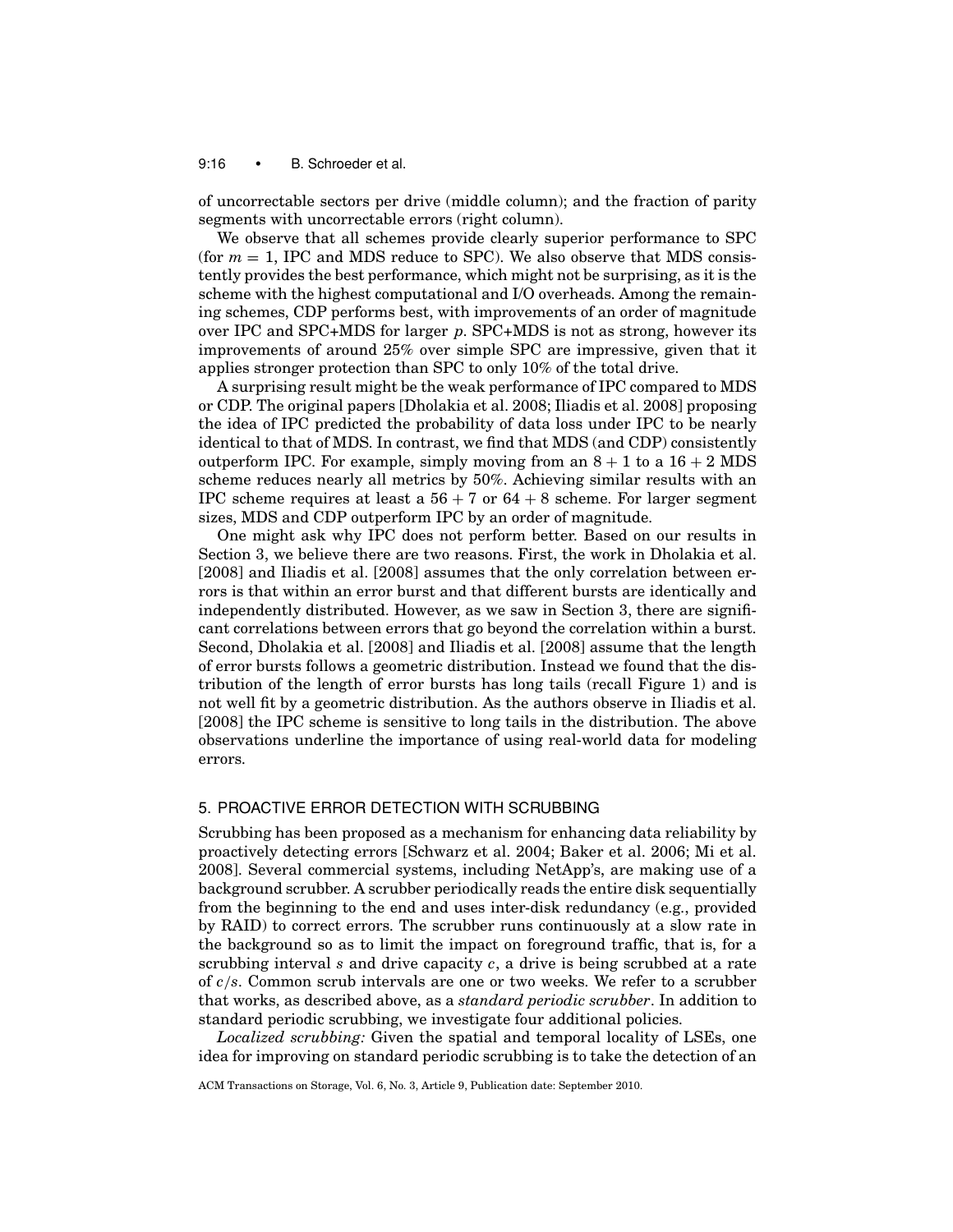error during a scrub interval as an indication that there are likely more errors in the neighborhood of this error. A scrubber could therefore decide upon the detection of an error to immediately also scrub the *r* sectors that follow the erroneous sector. These neighboring sectors are read at an accelerated rate *a*, rather than the default rate of *c*/*s*.

*Accelerated scrubbing:* This policy can be viewed as an extreme form of localized scrubbing: Once a bad sector is detected in a scrubbing interval, the entire remainder of the drive is scrubbed immediately at an accelerated rate *a* (rather than the default rate of *c*/*s*).

*Staggered scrubbing:* This policy has been proposed very recently by Oprea and Juels [2010] and aims to exploit the fact that errors happen in bursts. Rather than sequentially reading the disk from the beginning to the end, the idea is to quickly "probe" different regions of the drive, hoping that if a region of the drive has a burst of errors, we will find one in the probe and immediately scrub the entire region. More formally, the drive is divided into *r* regions, each of which is divided into segments of size *s*. In each scrub interval, the scrubber begins by reading the first segment of each region, then the second segment of each region, and so on. The policy uses the standard scrub rate of *c*/*s* and depends on two additional parameters, the segment size *s* and the number of regions *r*.

*Accelerated staggered scrubbing:* A combination of the two previous policies. We scrub segments in the order given by staggered scrubbing. Once we encounter an error in a region, we immediately scrub the entire region at an increased scrub rate *a* (instead of the default *c*/*s*).

#### 5.1 Evaluation Methodology

Our goal is to evaluate the relative performance of the four different scrubbing policies described above. Any evaluation of scrubbing policies presents two difficulties.

First, the performance of a scrub policy will critically depend on the temporal and spatial properties of errors. While our data contain logical sector numbers and timestamps for each reported LSE, the timestamps correspond to the time when an error was detected, not necessarily the time when it actually happened. While we have no way of knowing the exact time when an error happened, we will use three different methods for approximating this time. All methods rely on the fact that we know the time window during which an error must have happened: since the scrub interval on NetApp's systems is two weeks, an error can be latent for at most two weeks before it is detected. Hence an error must have happened within two weeks before the timestamp in the trace. In addition to running simulations directly on the trace, we use the three methods below for approximating timestamps:

*Method* 1. The strong spatial and temporal locality observed in Section 3.6 indicate that errors that are detected within the same scrub period are likely to be caused by the same error event (e.g., a scratch in the surface or a highfly write). Method 1 assumes that all errors that happened within a radius of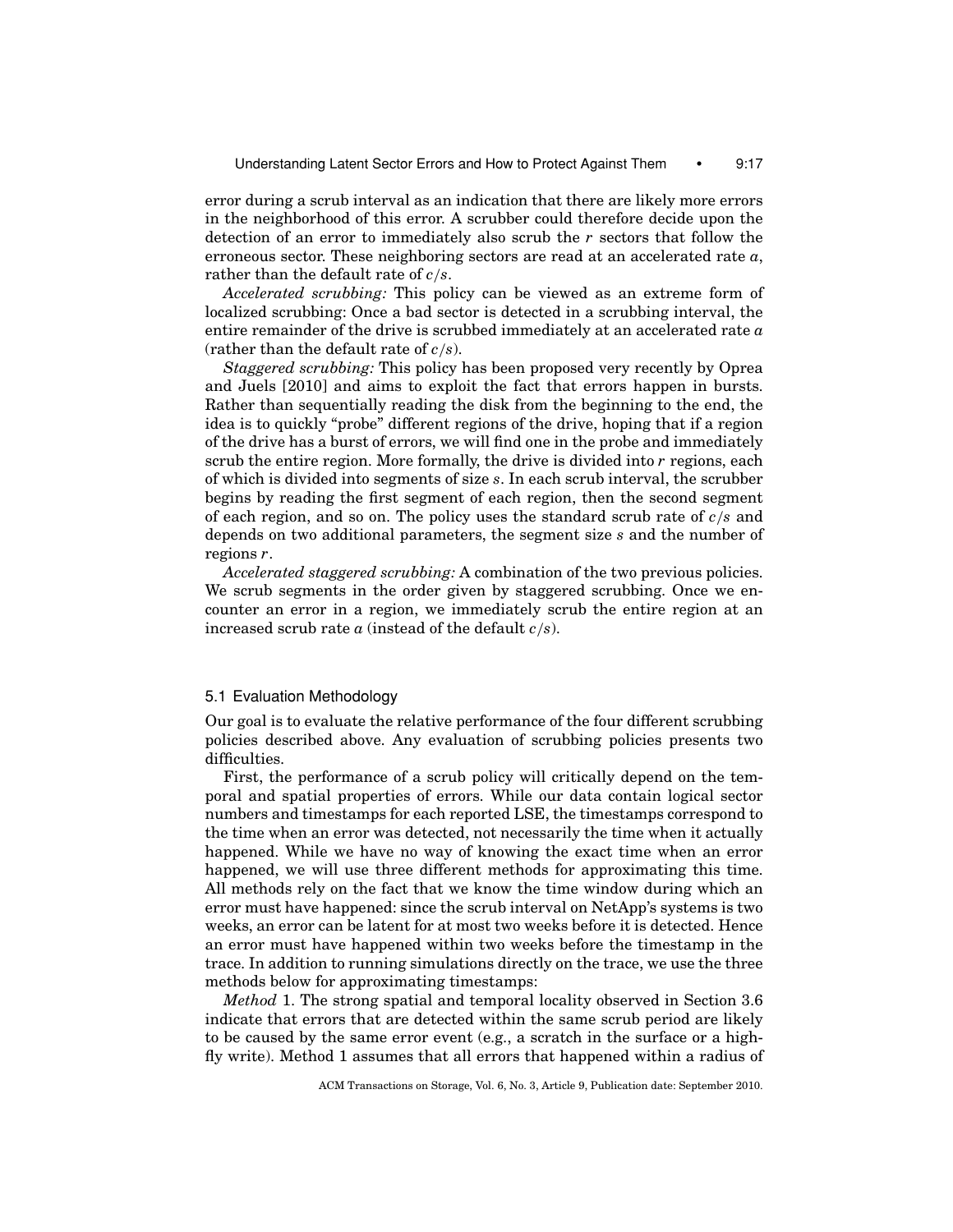## 9:18 • B. Schroeder et al.

50MB of each other in the same scrub interval were caused by the same event and assigns all these errors the same timestamp (the timestamp of the error that was detected first).

*Method* 2. This method goes one step further and assumes that *all* errors that are reported in the same scrub interval happened at the same time (not an unlikely assumption, recall Figure 3) and assigns all of them the timestamp of the first error in the scrub interval.

*Method* 3. The last method takes an adversary's stance and makes the (unlikely) assumption that all errors in a scrub interval happened completely independently of each other and assigns each error a timestamp that lies randomly in the two-week interval before the error was detected.

The second difficulty in evaluating scrubbing policies is that there is a possibility that the scrubbing frequency itself affects the rate at which errors happen, that is, the additional workload created by frequent scrubbing might cause additional errors. After talking to vendors and studying reports [Elerath and Pecht 2007; Elerath 2009] on the common error modes leading to LSEs, it seems unlikely that the read frequency in a system (in contrast to the write frequency) would have a major impact on errors. The majority of reported error modes are either directly related to writes (such as high-fly writes) or can happen whenever the disk is spinning, independent of whether data is being read or written (such as thermal asperities, corrosion, and scratches or smears). Nevertheless, we are hesitant to assume that the scrub frequency has zero impact on the error rate. Since the goal of our study is not to determine the optimal scrub frequency, but rather to evaluate the relative performance of the different policies, we only compare the performance of different policies under the same scrub frequency. This way, all policies would be equally affected by an increase in errors caused by additional reads.

The main metric we use to evaluate the effectiveness of a scrub policy is the mean time to error detection (MTTED). The MTTED will be a function of the scrub interval since for all policies more frequent scrubs are expected to lead to shorter detection times.

#### 5.2 Comparison of Scrub Policies

Figure 7 shows a comparison of the four different scrub policies described in the beginning of this section. The graphs, from left to right, show the mean time to error detection (MTTED); the reduction in MTTED (in hours) that each policy provides over standard periodic scrubbing; and the percentage improvement in MTTED over standard periodic scrubbing. We vary the scrub interval from one day to 50 days. The scrub radius in the local policy is set to 128MB. The accelerated scrub rate, *a*, for all policies is set to 7000 sectors/sec, which is two times slower than the read performance<sup>2</sup> reported for scrubs in Oprea and Juels [2010]. For the staggered policies, we chose a region size of 128MB and a segment size of 1MB (as suggested in Oprea and Juels [2010]). We later also experimented with other parameter choices for the local and the

<sup>2</sup>The SCSI verify command used in scrubs is faster than a read operation as no data is transferred, so this estimate should be conservative.

ACM Transactions on Storage, Vol. 6, No. 3, Article 9, Publication date: September 2010.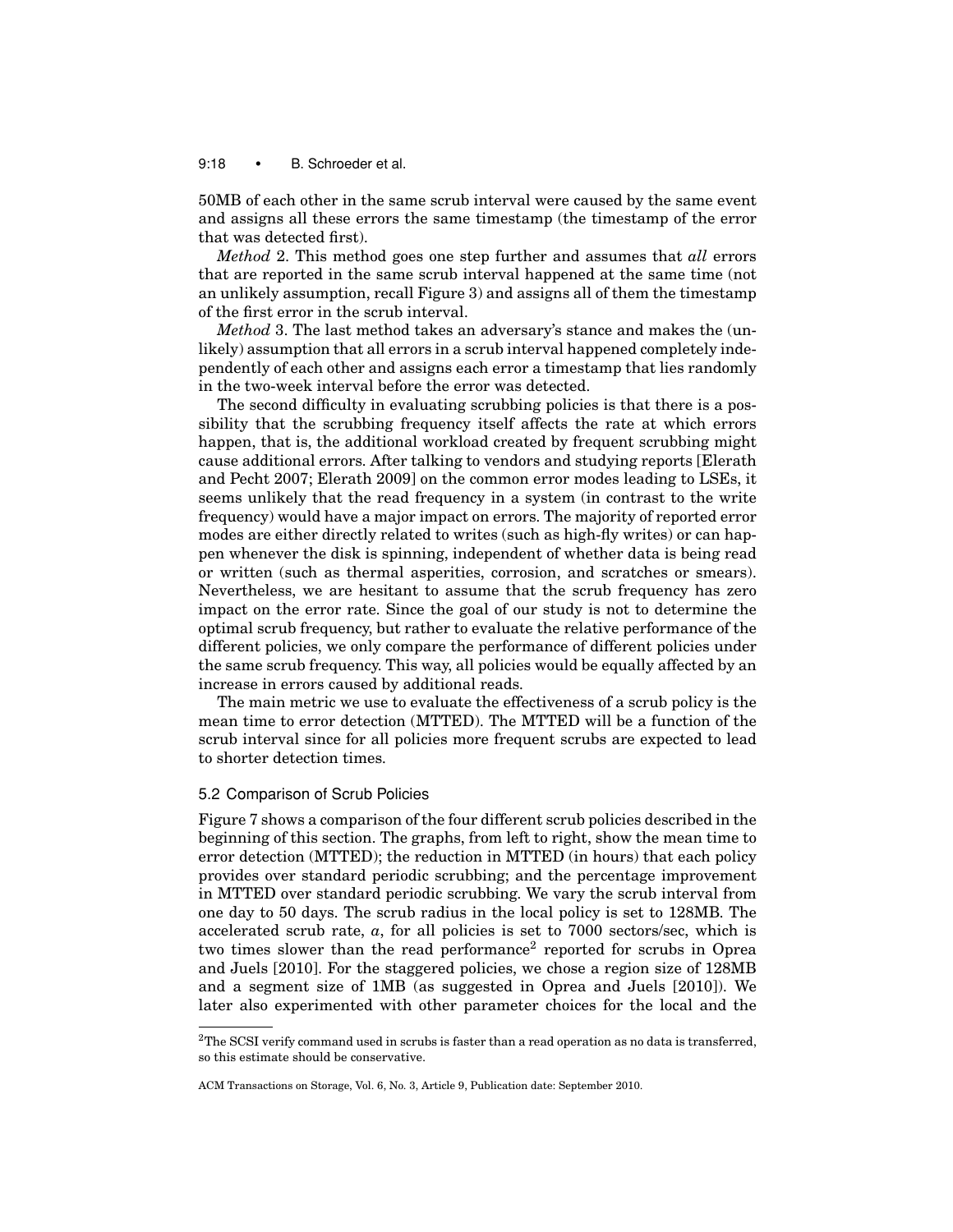

Fig. 7. Comparison of all policies for varying scrub intervals (results averaged across all disk models).

staggered scrub algorithms. When generating the graphs in Figure 7, we took the timestamps verbatim from the trace. In Section 5.2.4 we will discuss how the results change when we use one of the three methods for approximating timestamps, as described in Section 5.1.

5.2.1 *Local Scrubbing.* The performance of the local scrub policy turns out to be disappointing, being virtually identical to that of standard scrubbing. We explain this with the fact that its only potential for improvements lies in getting faster to errors that are within a 128MB radius of a previously detected error. However, errors within this close neighborhood will also be detected quickly by the standard sequential scrubber (as they are in the immediate neighborhood).

To evaluate the broader potential of local scrubbing, we experimented with different radii, to see whether this yields larger improvements. We find that only for very large radii (on the order of several GB) are the results significant, and even then only some of the models show improvements of more than 10%.

5.2.2 *Accelerated Scrubbing.* Similar to local scrubbing, accelerated scrubbing (without staggering) does not yield substantial improvements either. The reasons are likely the same as those for local scrubbing. Once it encounters an error, accelerated scrubbing will find subsequent errors quicker. However,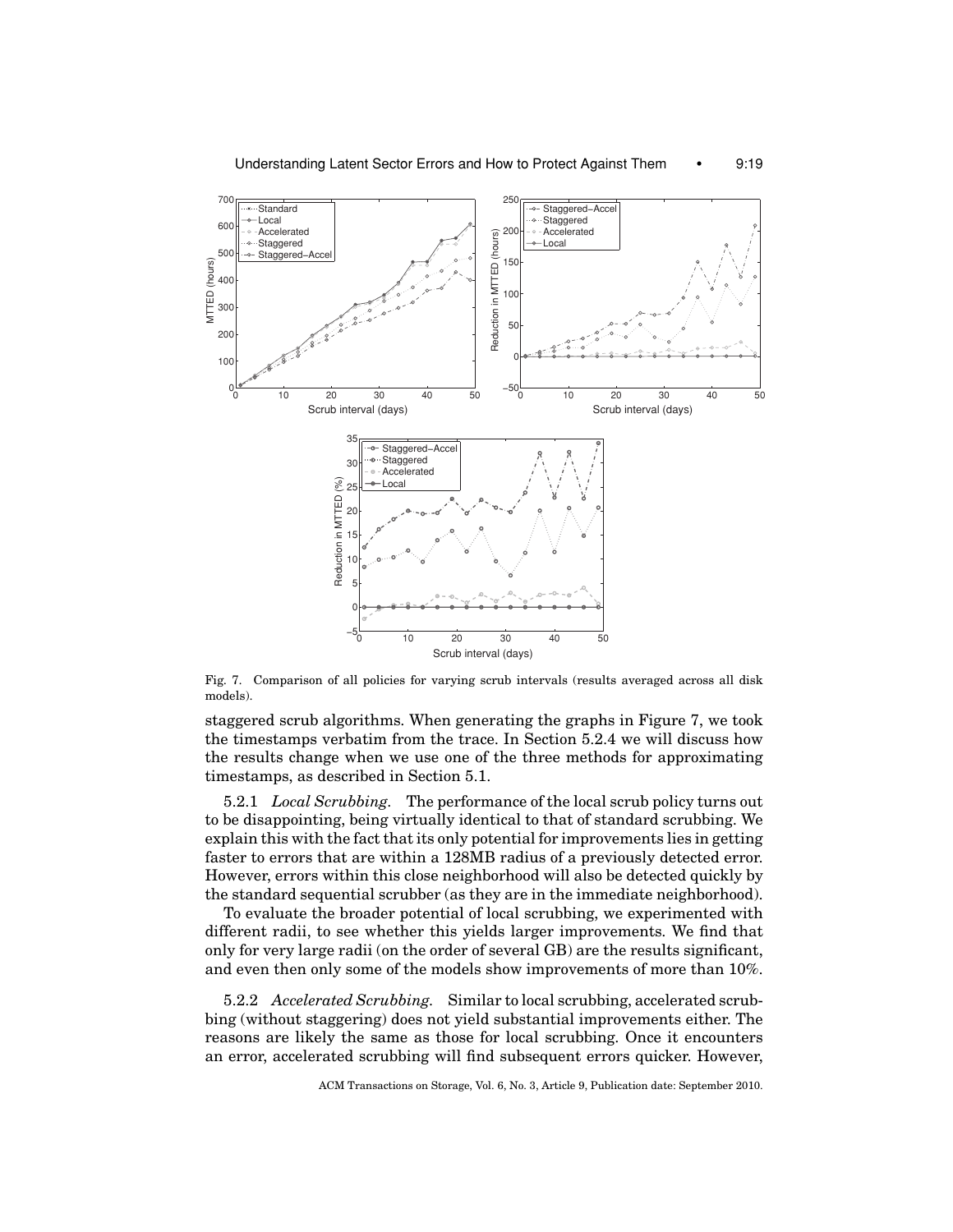#### 9:20 • B. Schroeder et al.

due to spatial locality, most of the subsequent errors will be in the close neighborhood of the first, and will also be detected soon by standard scrubbing. We conclude that the main weakness of local and accelerated scrubbing is that they only try to minimize the time to find additional errors, once the first error has been found. On the other hand, staggered scrubbing minimizes the time it takes to determine whether there are any errors, and in which part of the drive they are.

5.2.3 *Staggered Scrubbing.* We observe that the two staggered policies both provide significant improvements over standard scrubbing for all scrubbing frequencies. For commonly used intervals in the 7-14 day range, improvements in MTTED for these policies range from 30 to 70 hours, corresponding to an improvement of 10 to 20%. These improvements increase with larger scrubbing intervals. We also note that even simple (nonaccelerated) staggered scrubbing yields significantly better performance than both local or accelerated scrubbing, without using any accelerated I/Os.

Encouraged by the good performance of staggered scrubbing, we take a closer look at the impact of the choice of parameters on its effectiveness, in particular the choice of the segment size, as this parameter can greatly affect the overheads associated with staggered scrubbing. From the point of view of minimizing overhead introduced by the scrubber, one would like to choose the segments as large as possible, since the sectors in individual segments are read through fast sequential I/Os, while moving between a large number of small segments requires slow random I/Os. On the other hand, if the size of segments becomes extremely large, the effectiveness of staggered scrubbing in detecting errors early will approach that of standard scrubbing (the extreme case of one segment per region leads to a policy identical to standard scrubbing.)

We explore the effect of the segment size for several different region sizes. Interestingly, we find consistently for all region sizes that the segment size has a relatively small effect on performance. As a rough rule of thumb, we observe that scrubbing effectiveness is not negatively affected as long as the segment size is smaller than a quarter to one-half of the size of a region. For example, for a region size of 128MB, we find the effectiveness of scrubbing to be identical for segment sizes ranging from 1KB to 32MB. For a segment size of 64MB, the level of improvement that staggered scrubbing offers over standard scrubbing drops by 50%. Oprea and Juels [2010] report experimental results showing that for segment sizes of 1MB and up, the I/O overheads of staggered scrubbing are comparable to that of standard scrubbing. This means there is a large range of segment sizes that are practically feasible and also effective in reducing MTTED.

5.2.4 *Approximating Timestamps.* In our simulation results in Figure 7, we assume that the timestamps in our traces denote the actual times when errors happened, rather than the time when they were detected. We also repeated all experiments with the three methods for approximating timestamps described in Section 5.1.

We find that under the two methods that try to make realistic assumptions about the time when errors happened, based on the spatio-temporal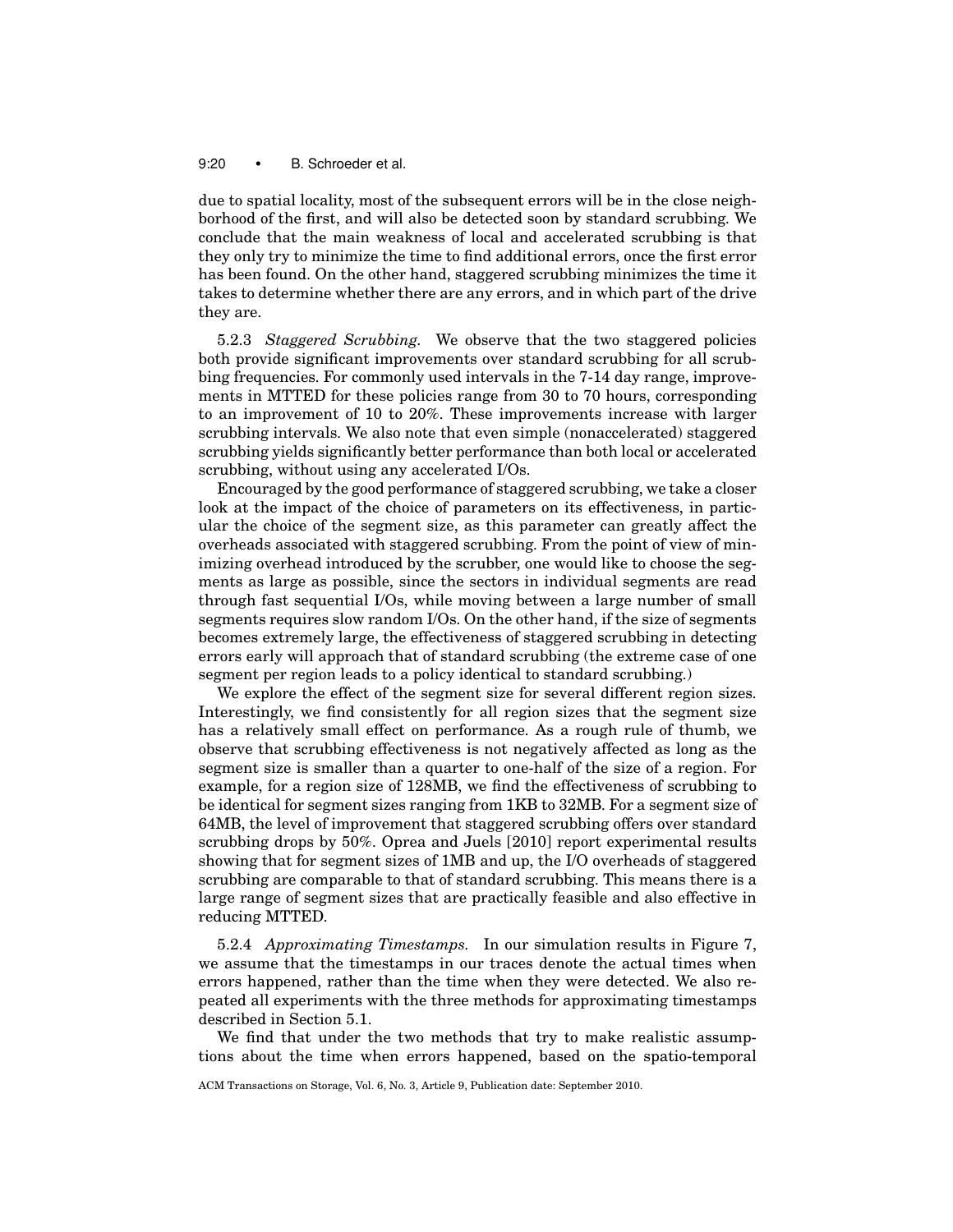correlations we observed in Section 3, the performance improvements of the scrub policies compared to standard scrubbing either stays the same or increases. When following method 1 (all errors detected in the same scrub interval within a 50MB-radius are assigned the same timestamp), the improvements of staggered accelerated scrubbing increase significantly, for some models as much as 50%, while the performance of all other policies stays the same. When following method 2 (all errors within the same scrub interval are assigned the same timestamp), all methods see a slight increase of around 5% in their gains compared to standard scrubbing. When making the (unrealistic) worst-case assumption of method 3 that errors are completely uncorrelated in time, the performance improvements of all policies compared to standard scrubbing drop significantly. Local and accelerated scrubbing show no improvements, and the MTTDE reduction of staggered scrubbing and accelerated staggered scrubbing drops to 2 to 5%.

## 6. SUMMARY AND DISCUSSION

The main contributions of this article are a detailed statistical analysis of field data on latent sector errors and a comparative evaluation of different approaches for protecting against LSEs, including some new schemes that we propose based on our data analysis.

The statistical analysis revealed some interesting properties. We observe that many of the statistical aspects of LSEs are well modeled by power-laws, including the length of error bursts (i.e., a series of contiguous sectors affected by LSEs), the number of good sectors that separate error bursts, and the number of LSEs observed per time. We find that these properties are poorly modeled by the most commonly used distributions, geometric and Poisson. Instead, we observe that a Pareto distribution fits the data very well, and report the parameters that provide the best fit. We hope this data will be useful for other researchers who do not have access to field data. We find no significant difference in the statistical properties of LSEs in nearline drives versus enterprise-class drives.

Some of our statistical observations might also hold some clues as to what mechanisms cause LSEs. For example, we observe that nearly all drives with LSEs, experience all LSEs in their lifetime within the same two-week period, indicating that for most drives most errors have been caused by the same event (e.g., one scratch), rather than a slow and continuous wear-out of the media.

An immediate implication of the above observation is that both approaches commonly used to model LSEs are unrealistic. The first approach ties LSE arrivals to the workload process, by assuming a certain bit-error rate, and assuming that each read or write has the same fixed probability *p* of causing an LSE. The second approach models LSEs by a separate arrival process, most commonly a Poisson process. Both will result in a much smoother process than the one seen in practice.

In our comparative study of the effectiveness of intra-disk redundancy schemes, we find that simple parity check (SPC) schemes still leave a significant fraction of drives (50% for some models) with errors that cannot be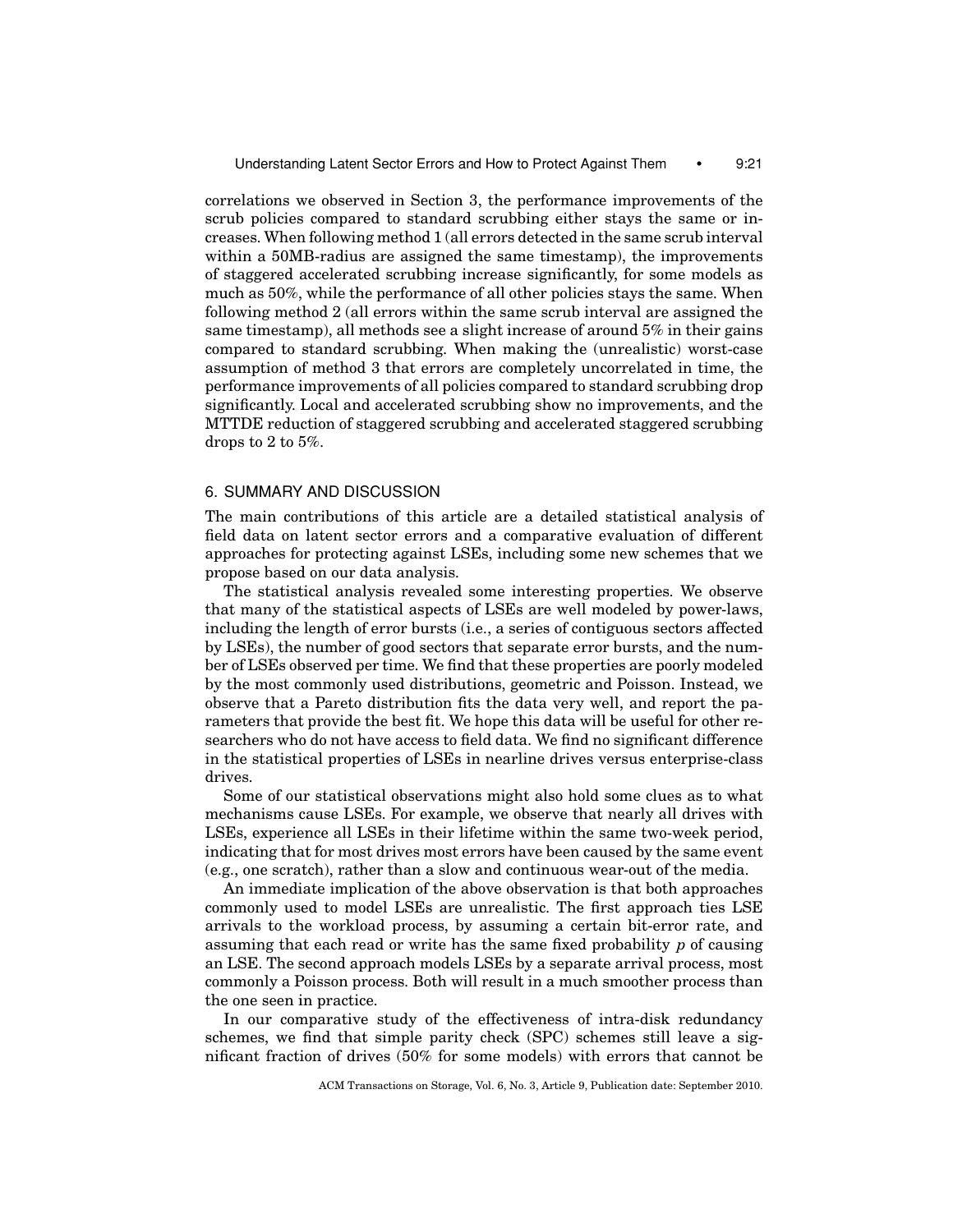## 9:22 • B. Schroeder et al.

recovered by intra-disk redundancy. An observation in our statistical study that a large fraction of errors (for some models 40%) is concentrated in a small area of the drive (the bottom 10% of the logical sector space) leads us to a new scheme that uses stronger codes for only this part of the drive and reduces the number of drives with unrecoverable errors by 30% compared to SPC.

We also evaluate the interleaved-parity check (IPC) scheme [Dholakia et al. 2008; Iliadis et al. 2008] that promises reliability close to the powerful maximum distance separable erasure codes (MDS), with much less overhead. Unfortunately, we find IPC's reliability to be significantly weaker than that of MDS. We attribute the discrepancy between our results and those in Dholakia et al. [2008] and Iliadis et al. [2008] to the difference between the statistical assumptions (e.g., geometric distribution of error bursts) in Dholakia et al. [2008] and Iliadis et al. [2008] and the properties of LSEs in the field (long tails in error burst distributions). Finally, we present a new scheme, based on adaptations of the ideas behind row-diagonal parity [Corbett et al. 2004], with significantly lower overheads than MDS, but very similar reliability.

In our analysis of scrubbing policies, we find that a simple policy, staggered scrubbing [Oprea and Juels 2010], can improve the mean time to error detection by up to 40%, compared to standard sequential scrubbing. Staggered scrubbing achieves these results just by changing the order in which sectors are scrubbed, without changing the scrub frequency or introducing significant I/O overhead.

Our work opens up a number of avenues for future work. Our long-term goal is to understand how scrubbing and intra-disk redundancy interact with the redundancy provided by RAID, how different redundancy layers should be integrated, and to quantify how different approaches affect the actual mean time to data loss. Answering these questions will not be easy, as it will require a complete statistical model that captures spatial and temporal locality, and total disk failures, as well as LSEs.

#### ACKNOWLEDGMENTS

We would like to thank the Advanced Development Group at Network Appliances for collecting and sharing the data used in this study. In particular, we thank Lakshmi Bairavasundaram, Garth Goodson, Shankar Pasupathy, and Jiri Schindler for answering questions about the data and their systems and for providing feedback on the first drafts of the paper. The B. Schroeder would like to thank the System Health Group at Google for hosting her during the summer of 2009 and for providing the opportunity to analyze the SMART data collected on their hard disk drives. We also thank Jay Wylie for sharing his insights regarding intra-disk redundancy codes and the anonymous reviewers for their useful feedback.

#### **REFERENCES**

BAIRAVASUNDARAM, L. N., GOODSON, G. R., PASUPATHY, S., AND SCHINDLER, J. 2007. An analysis of latent sector errors in disk drives. In *Proceedings of the 2007 ACM SIGMETRICS International Conference on Measurement and Modeling of Computer Systems*. ACM, New York, 289– 300.